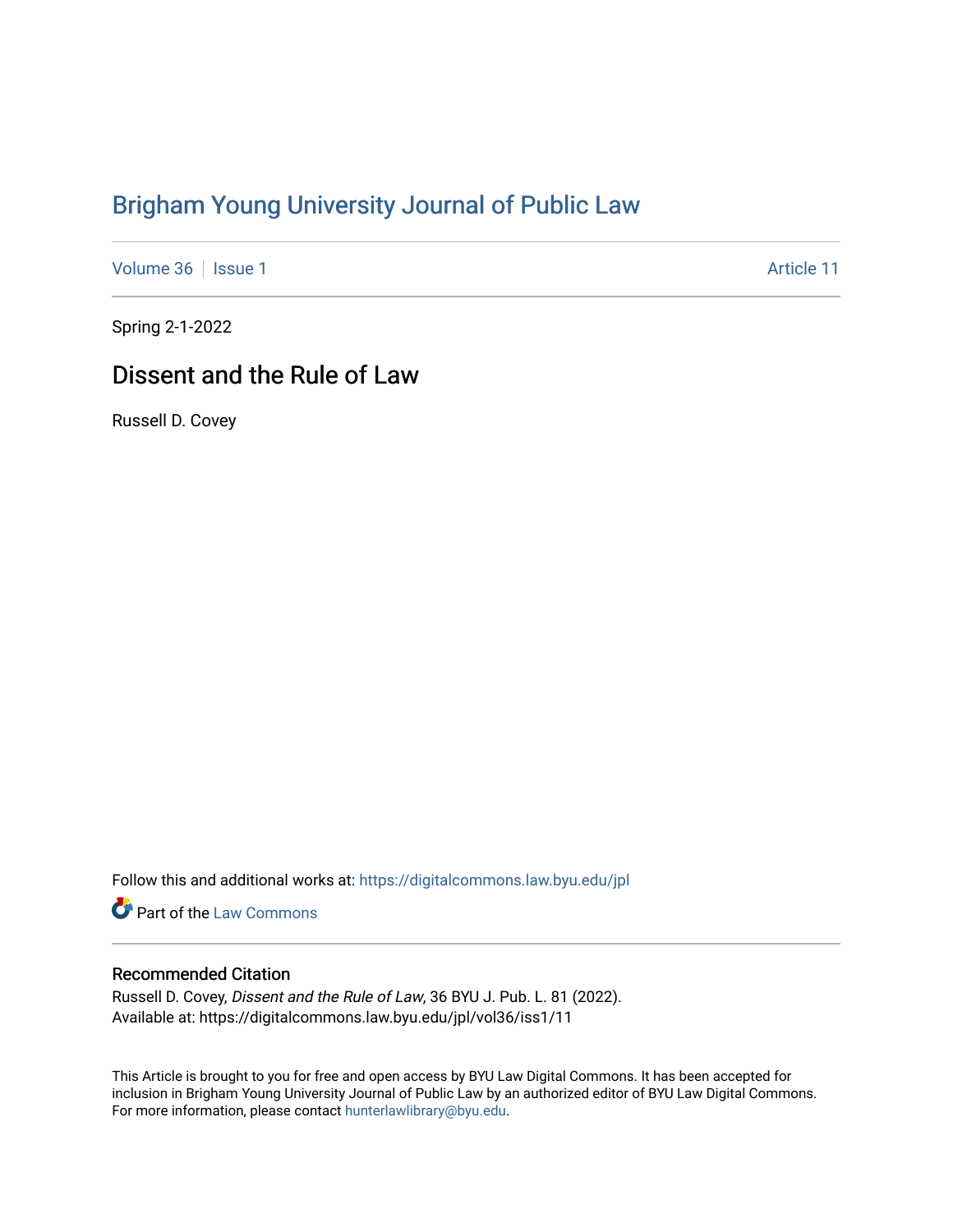# Dissent and the Rule of Law

#### *Russell D. Covey\**

#### ABSTRACT

*Both the right to dissent and the "rule of law" are celebrated and frequently invoked values. Yet widespread popular dissent, such as that seen in the recent Black Lives Matter protests sparked by the police killing of George Floyd and others and a strong backlash against protestors by some political leaders, has deeply challenged the compatibility of those values. This tension raises deep theoretical questions about the essential concept of the rule of law, questions that have not yet been addressed by legal theorists. Consensus is greatest with respect to some of the formal characteristics of the rule of law, and formal definitions of the rule of law focus on formal properties of governance by law, primarily properties associated with the legality principle. Yet many reject the formal definition as overly neutered, contending instead that if it is to mean anything, the concept of the rule of law must not merely restate formal principles of legality, but instead must also include some substantive content, such as a minimum respect for private property or basic human rights.*

*While both sides of this debate make important points, I contend in this Essay that there is a critical middle ground between the two positions. While the concept of the rule of law may not necessarily incorporate the*  entire spectrum of civil and political rights, the very logic of the rule of *law demands respect for and adherence to a core set of substantive values beyond the merely formalistic properties of legality identified by legal philosophers like Joseph Raz. At the same time, the concept of the rule of law is not, as the formalists correctly argue, infinitely pliable. It cannot be made to stand for all things thought desirable by critics and interlocutors in political debate. But the parameters of the rule of law concept need not be arbitrarily drawn. Rather, they are inherent in the concept itself.*

*What we discover when we examine what lies at the intersection of the formalist and substantivist approaches is a core set of overlapping* 

<sup>\*</sup> Professor of Law, Georgia State University College of Law. A.B. Amherst College. M.A. Princeton University. J.D. Yale Law School. I would like to thank Tim Lytton, Bill Edmundson, Nirej Sekhon, Erin Fuse Brown, Tanya Washington, Y.S. Lee, and the participants of the GSU Faculty Research Retreat for their helpful insights on this paper.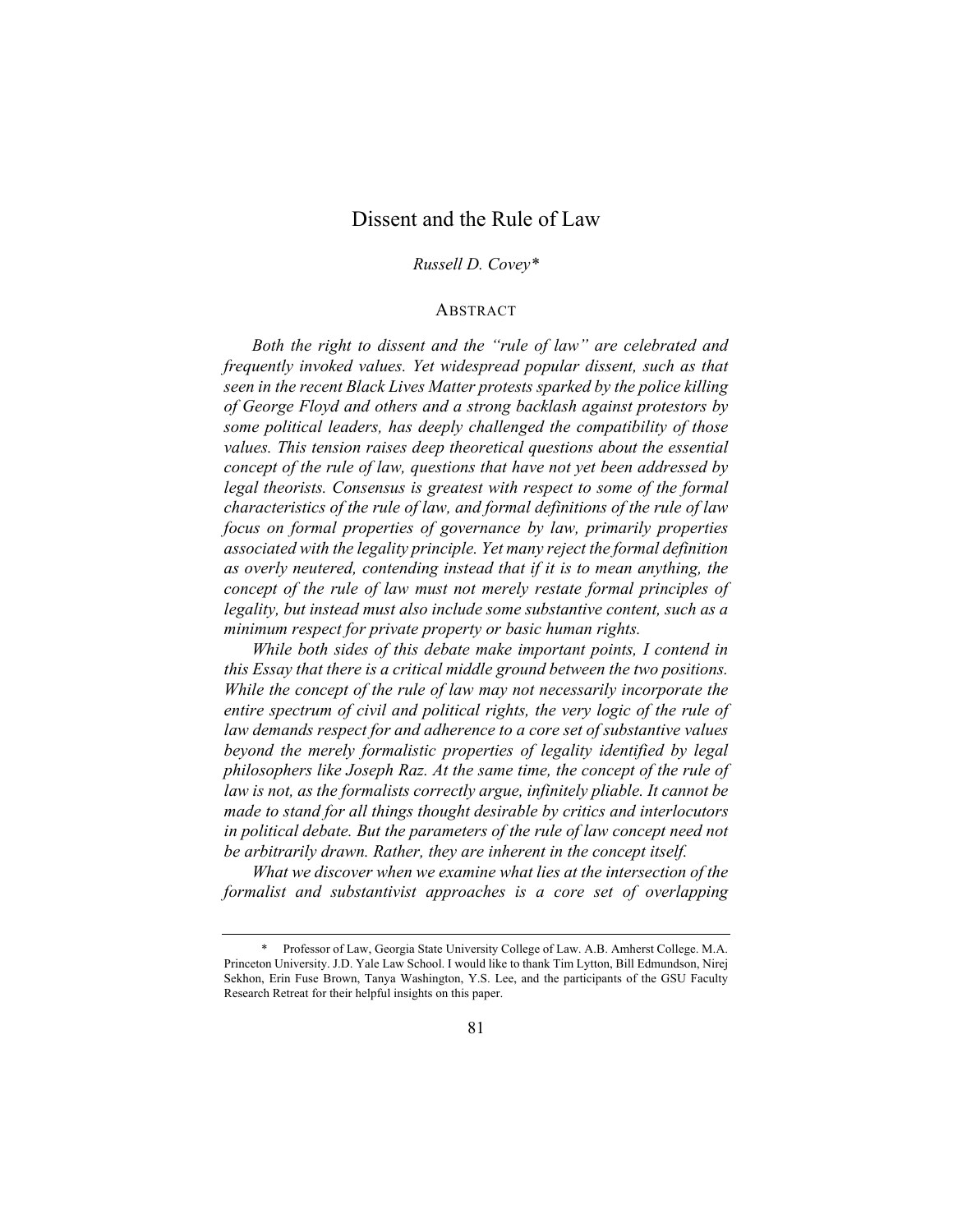*principles that are substantivist in nature, but necessary to the formalist rule of law project. This key substantive component is toleration of and respect for the practice of dissent.* 

#### **CONTENTS**

| II. DISSENT: THE LINCHPIN FEATURE OF THE RULE OF LAW  89       |  |
|----------------------------------------------------------------|--|
|                                                                |  |
|                                                                |  |
| III. RULE OF LAW, REASON, AND PUBLIC DELIBERATION 95           |  |
|                                                                |  |
| B. The Rule of Law, Rights, and Neutral Principles 100         |  |
| C. Further Essential Attributes of Formal Legality 102         |  |
|                                                                |  |
| V. DISSENT AS A POLITICAL REQUIREMENT FOR THE RULE OF LAW  108 |  |
|                                                                |  |

#### INTRODUCTION

In the wake of the brutal police killing of George Floyd on May 25, 2020, in Minneapolis, crowds of people took to the streets and squares in big cities and small towns across the nation in a showing of mass protest not seen since the Vietnam War.<sup>1</sup> While the early days of the protest movement bespoke a nation united in outrage at the seemingly unending stream of police killings of black and brown persons, political reaction quickly built in opposition to the protest movement. President Trump threatened to call out the military to suppress the demonstrations, posting on Twitter that "when the looting starts, the shooting starts."<sup>2</sup> Black Lives Matter protesters and other civil demonstrators were arrested on a mass scale.<sup>3</sup> State legislatures passed laws that essentially immunized drivers

<sup>1.</sup> *See* Derrick Bryson Taylor, *George Floyd Protests: A Timeline*, N.Y. TIMES, Sept. 7, 2021, https://www.nytimes.com/article/george-floyd-protests-timeline.html.

<sup>2</sup>*. Id.*

<sup>3.</sup> Anita Snow, *AP Tally: Arrests at Widespread U.S. Protests Hit 10,000*, AP NEWS, June 4, 2020, https://apnews.com/article/american-protests-us-news-arrests-minnesota-burglarybb2404f9b13c8b53b94c73f818f6a0b7.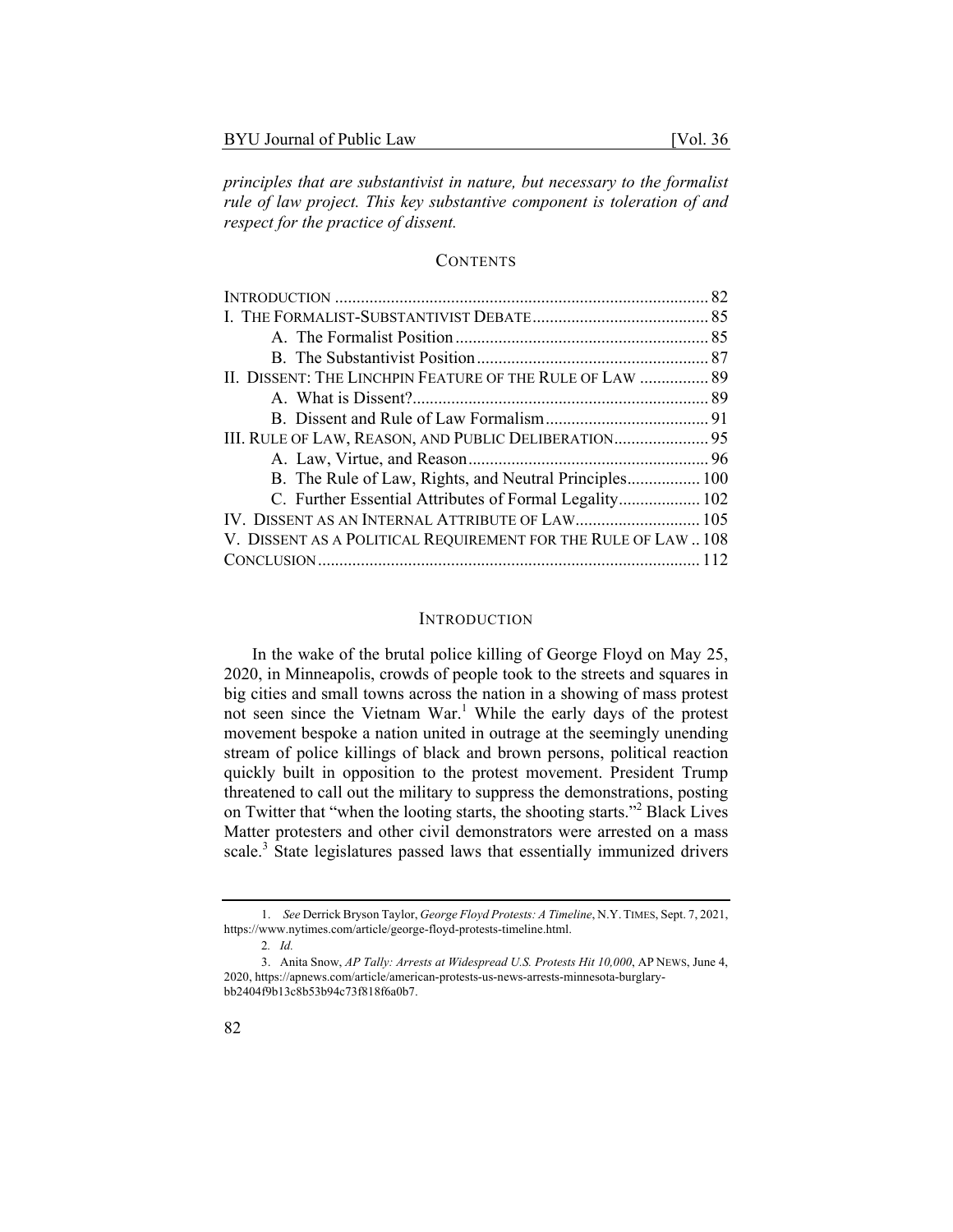from legal liability if they drove their vehicles into street marchers.<sup>4</sup> In the name of law and order, many state and local governments essentially declared war on protest itself.<sup>5</sup> The ensuing battle over the right of demonstrators to insist that they be heard has, once again, cast a harsh light on the status of dissent in American politics. Reactionary politicians, in the name of the law, have moved to stifle popular dissent on grounds that dissent threatens the rule of law itself. So who is right? Does the practice of dissent threaten the viability of the rule of law? Are these values consistent with one another, or are they in tension?

The question of the proper role of dissent in the conception of the rule of law is not only of concern to civil advocates. It is also of fundamental concern to legal theorists. After all, the "rule of law" is much celebrated and frequently invoked and almost universally held out as an ideal of government. Yet, while there is wide agreement with respect to its minimum content, the rule of law remains an essentially contested concept. Consensus is greatest with respect to some of the formal characteristics of the rule of law, and formal definitions of the rule of law focus on formal properties of governance by law, primarily properties associated with the legality principle, such as the requirements that laws be clear, stable, publicly available, generally applied, and prospective.<sup>6</sup> Some theorists—whom I refer to as "the formalists"—contend that this minimal formal definition marks the substantive boundaries of the concept. Yet many—whom I refer to as "the substantivists"— reject the formal definition as overly neutered, contending instead that if it is to mean anything, the concept of the rule of law must not merely restate formal principles of legality but instead must also include some substantive content, such as a minimum respect for private property or basic human rights.

The formalists object to the expansion of the rule of law concept beyond the basic bundle of legality principles because, they argue, doing so confuses different types of moral or political goods. What are, and what are not, fundamental civil, political, or human rights is a matter for political debate, and people may reasonably disagree about what types of political goods, rights, and liberties are sufficiently important to count as

<sup>4.</sup> Reid J. Epstein & Patricia Mazzei, *Republicans Sharpen Penalties for Protesters in Flurry of Bills*, N.Y. TIMES, Apr. 22, 2021, at A1,

https://www.nytimes.com/2021/04/21/us/politics/republican-anti-protest-laws.html. 5. Sophie Quinton, *Eight States Enact Anti-Protest Laws*, PEW (June 21, 2021),

https://www.pewtrusts.org/en/research-and-analysis/blogs/stateline/2021/06/21/eight-states-enactanti-protest-laws.

<sup>6</sup>*. See, e.g*., Joseph Raz, *The Law's Own Virtue*, 39 OXFORD J. LEGAL STUD. 1, 3 (2019).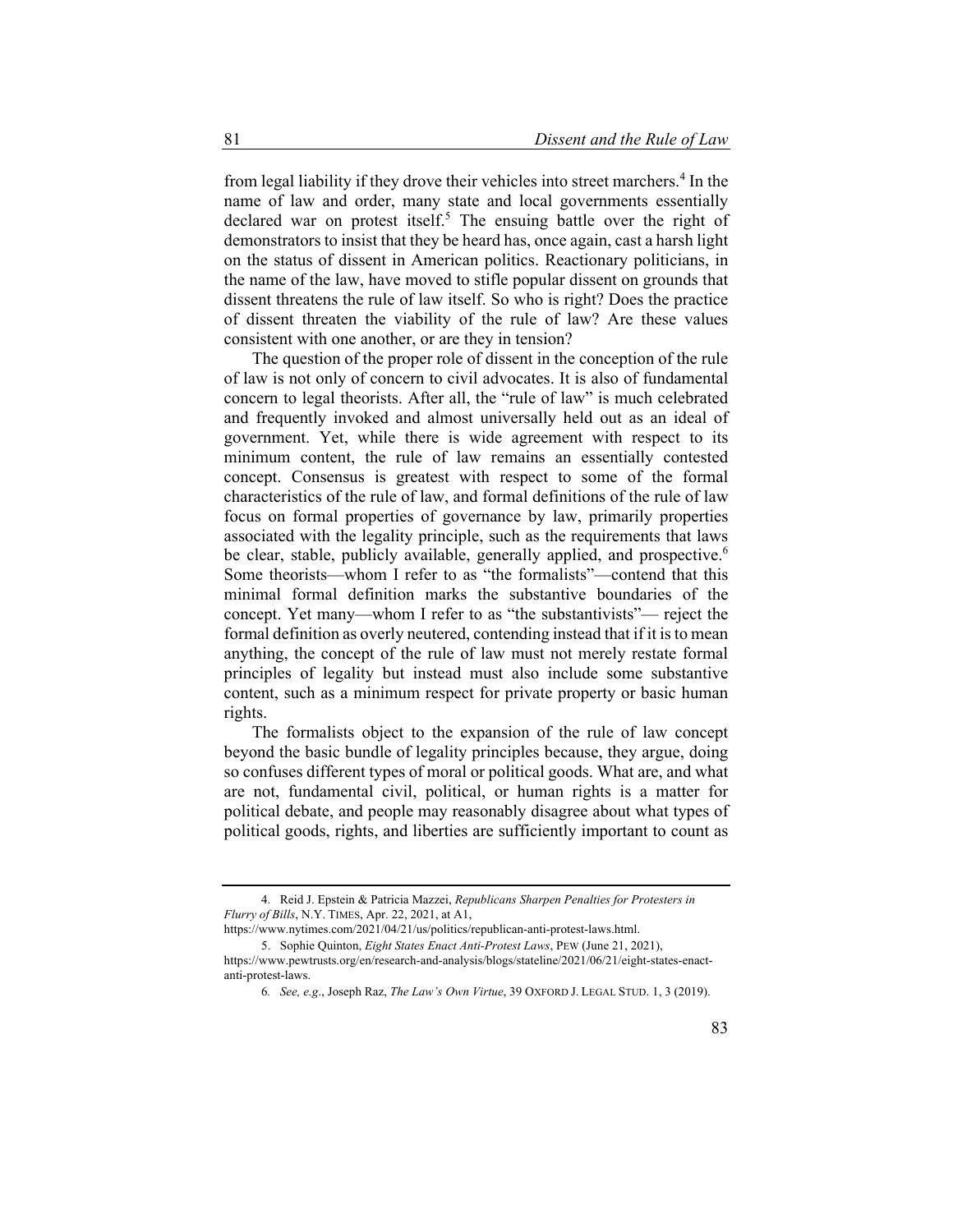"fundamental" or "basic" rights. The rule of law cannot be made to stand for all things desirable, or it loses independent content.<sup>7</sup>

While both sides of this debate make important points, I contend in this Essay that there is a critical middle ground between the two positions. While the concept of the rule of law may not necessarily incorporate the entire spectrum of civil and political rights, the very logic of the rule of law idea demands respect for and adherence to a core set of substantive values beyond the merely formalistic properties of legality identified by legal philosophers like Joseph Raz. At the same time, the concept of the rule of law is not, as the formalists correctly argue, infinitely pliable. It cannot be made to stand for all things thought desirable by critics and interlocutors in political debate. But the parameters of the rule of law concept need not be arbitrarily drawn. Rather, they are inherent in the concept itself.

As I argue here, what we discover when we examine what lies at the intersection of the formalist principle of legality and the substantivist embrace of a conception of rule of law that includes a much richer palette of essential attributes is a core set of overlapping principles that are substantivist in nature, but necessary to the formalist rule of law project. This key substantive component is what makes toleration of and respect for the practice of dissent an intrinsic element, and perhaps the most telling signpost, of the rule of law.

Dissent, the Essay argues, is an essential attribute of the rule of law and one that has been largely overlooked by rule of law scholars. Yet its importance to the rule of law concept cannot be overstated. Without this substantive content, the rule of law ideal lacks virtually any practical value.

This is true for several reasons. First, while dissent itself is not an inevitable feature of law or legality, the potential for dissent is conceptually intrinsic to the legality virtues universally associated with the concept of rule of law. Many attributes of formal legality are predicated on core notions of rational debate and deliberation, practices which presuppose the possibility of dissent. Second, these principles in turn presuppose the existence of rational disagreement. The rule of law concept is grounded in a fundamentally pluralistic conception of legal and moral truth, one that recognizes and celebrates the multiplicity of perspectives, opinions, and competing legal interpretations and moral commitments that define any vibrant political community. As Madison observed in Federalist Number 10, "As long as the reason of man continues fallible,

<sup>7</sup>*. See* JOSEPH RAZ, *The Rule of Law and Its Virtue*, *in* THE AUTHORITY OF LAW 210, 221 (1979) [hereinafter THE AUTHORITY OF LAW].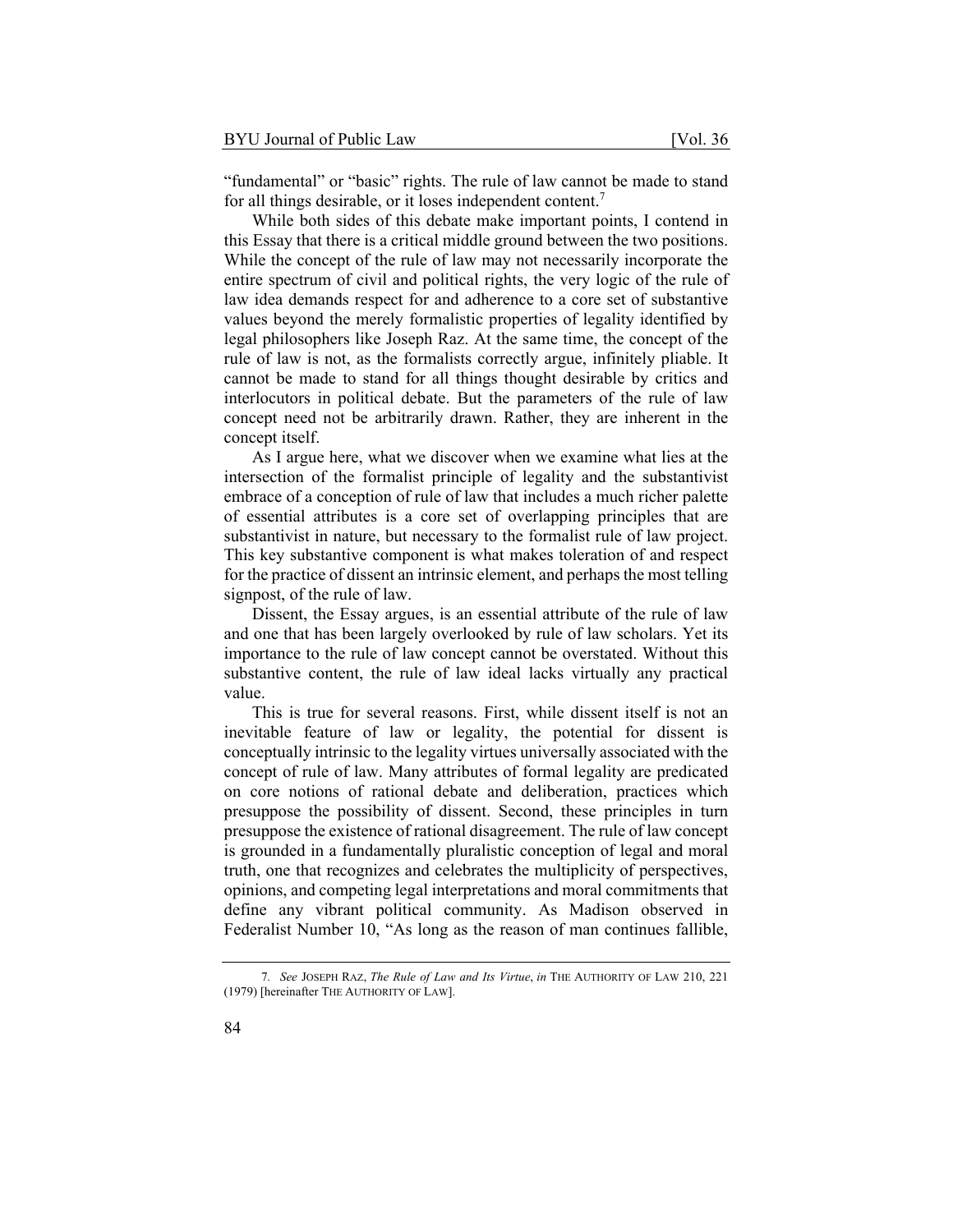and he is at liberty to exercise it, different opinions will be formed."<sup>8</sup> Even if it were possible for vibrant moral and political communities to exist without rational disagreement about core legal, moral, and political commitments, that is, even if we were to hypothesize a community of, say, angels who were completely unified in their view of moral and political truth, to function under a robust rule of law such communities would still require at least the possibility of dissent to ensure that the community's ongoing moral and political commitments remain, to borrow from Dworkin, the best that they can be.<sup>9</sup>

The argument proceeds as follows. Part I sets forth the competing conceptions of the rule of law in the literature, aiming to clarify the nature of the dispute between the formalists and the substantivists. Part II then introduces the concept of dissent and makes the case that the legality principles on which the formalist definition is predicated necessarily presuppose both the potential and practice of dissent. Part III traces the development of the rule of law concept in greater depth, and explores the relationship between reason, deliberation, and dissent. Part IV argues that dissent is an internal attribute of law, and one that no state purporting to adhere to rule of law values can dispense with. Finally, Part V argues that dissent is a not only an aspect of legal practice but also a political requirement undergirding the rule of law. States and regimes that reject the political practice of dissent, and which fail to tolerate that political practice, cannot claim to adhere to rule of law principles no matter how regular or predictable they are in the promulgation and enforcement of legal norms.

## I. THE FORMALIST-SUBSTANTIVIST DEBATE

#### *A. The Formalist Position*

While conceptions of the rule of law have varied since the early Greeks introduced it, a strain of formalism that runs from A.V. Dicey,  $10$  to Friedrich von Hayek,<sup>11</sup> to Joseph Raz has been predominant.<sup>12</sup> According to Hayek, the ideal of the rule of law,

<sup>8.</sup> THE FEDERALIST NO. 10, at 78 (James Madison) (Clinton Rossier ed., 1961).

<sup>9</sup>*. See generally* RONALD DWORKIN, LAW'S EMPIRE (1986).

<sup>10.</sup> A.V. DICEY, INTRODUCTION TO THE STUDY OF THE LAW OF THE CONSTITUTION (8th ed., LibertyClassics 1982) (1915).

<sup>11.</sup> F.A. HAYEK, THE POLITICAL IDEA OF THE RULE OF LAW (1955); FRIEDRICH A. HAYEK, THE ROAD TO SERFDOM (1944).

<sup>12.</sup> THE AUTHORITY OF LAW, *supra* note 7. Lon Fuller's influential book, THE MORALITY OF LAW (1964), is also an important component of this lineage.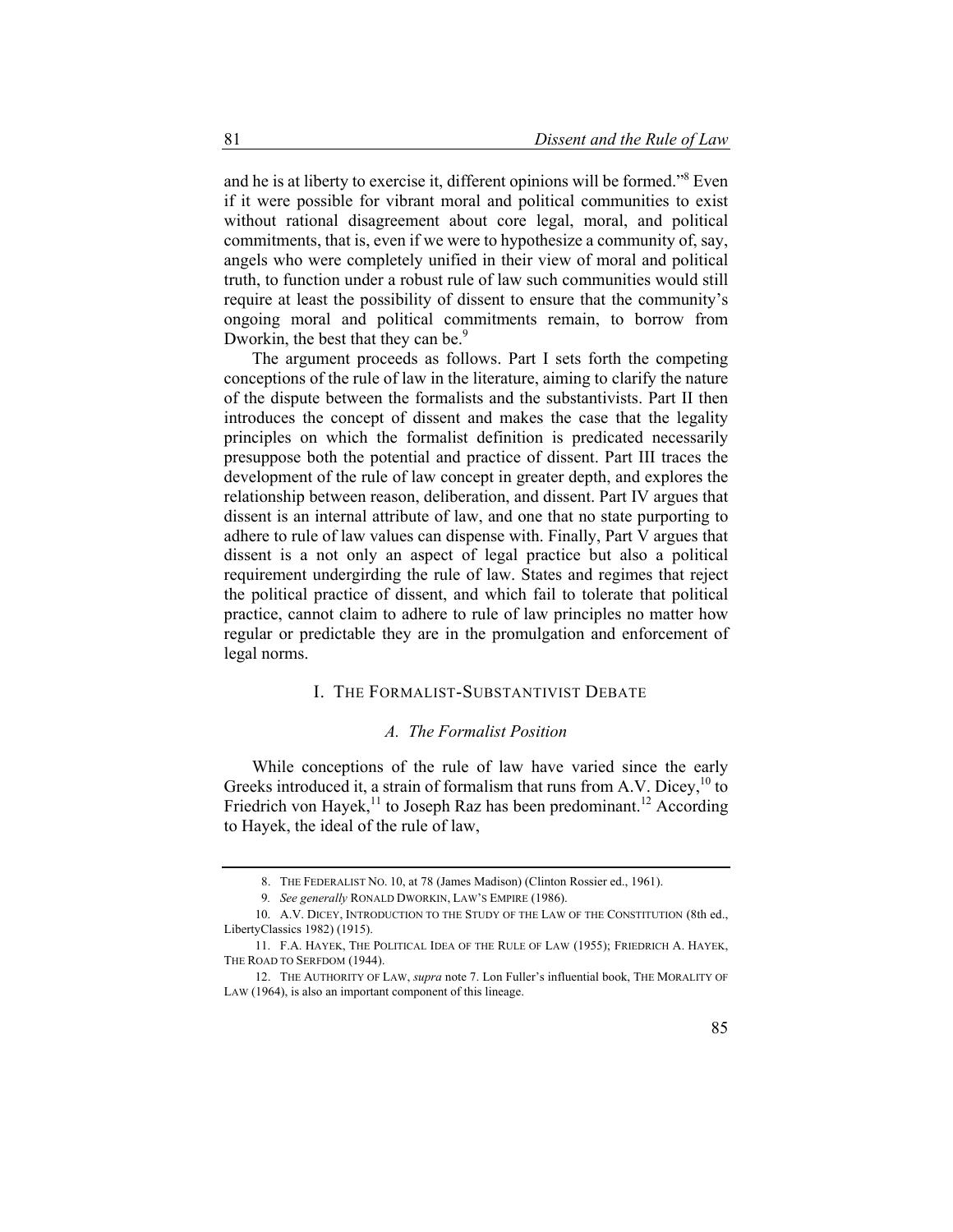[s]tripped of all technicalities . . . means that government in all its actions is bound by rules fixed and announced beforehand—rules which make it possible to foresee with fair certainty how the authority will use its coercive powers in given circumstances and to plan one's individual affairs on the basis of this knowledge.<sup>13</sup>

Raz takes up Hayek's approach and contrasts this minimalist definition with more expansive ones that conceptualize the rule of law as a commitment to a robust set of civil and political rights. Such expansive definitions, he argues, risk diluting or clouding the core meaning of the rule of law. The rule of law, he says, "is not to be confused with democracy, justice, equality (before the law or otherwise), human rights of any kind or respect for persons or for the dignity of man."<sup>14</sup> Even grossly undemocratic and unjust political systems, Raz argued, might "conform to the requirements of the rule of law better than any of the legal systems of the more enlightened Western democracies."15 This does not make them better political systems, Raz conceded, but it does put them in greater "conformity to the rule of law."16 In short, Raz argued, the rule of law simply "has no bearing on the existence of spheres of activity free from governmental interference and is compatible with gross violations of human rights."<sup>17</sup>

More recently, Raz has expanded on this limited, formalist conception of the rule of law, explaining that the rule of law in his view is but one "virtue" of many to which the law should conform.<sup>18</sup> Raz identifies five principles that he finds common to most conceptions of what it means for a government to operate under the rule of law. When we say that "Government is by law," Raz explains, we mean that it operates by laws that are (1) reasonably clear, (2) reasonably stable, (3) publicly available, (4) consisting of general rules and standards, that are (5) applied prospectively and not retroactively.<sup>19</sup>

These formal values serve the Hayekian purpose of permitting individuals to predict how their preferred courses of action will be greeted

<sup>13.</sup> FRIEDRICH A. HAYEK, THE ROAD TO SERFDOM 72 (1944). Hayek cites to Dicey as a principal expositor of a narrower conception of rule of law focused principally on "the absolute supremacy or predominance of regular law as opposed to the influence of arbitrary power . . . ." *Id.* at 72 n.1 (quoting A.V. DICEY, INTRODUCTION TO THE STUDY OF THE LAW OF THE CONSTITUTION 198 (8th ed., Macmillan and Co. 1915)).

<sup>14.</sup> THE AUTHORITY OF LAW, *supra* note 7, at 211.

<sup>15</sup>*. Id.*

<sup>16</sup>*. Id.*

<sup>17</sup>*. Id.* at 220–21.

<sup>18.</sup> Raz, *supra* note 6, at 1.

<sup>19</sup>*. Id.* at 3.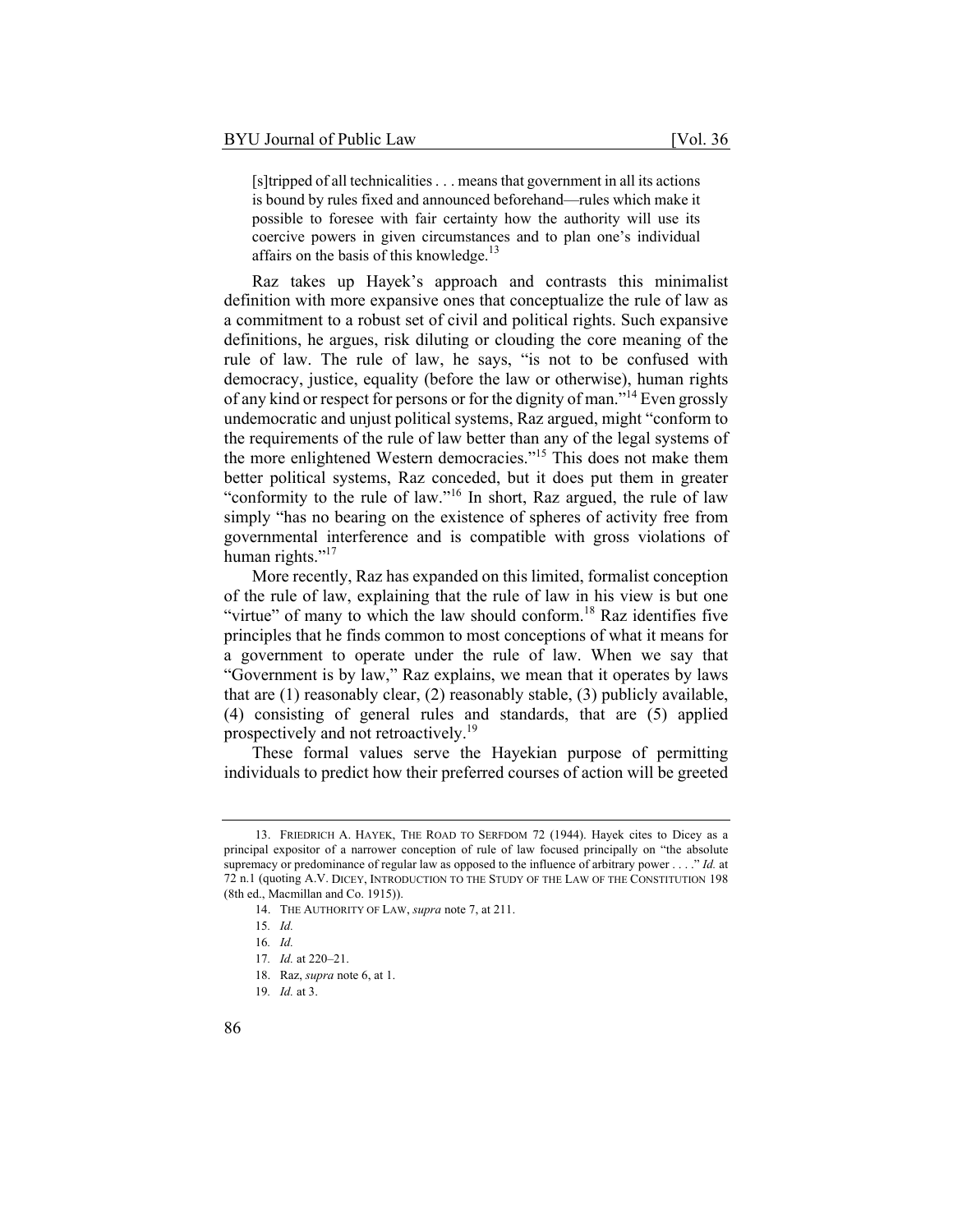by legal authorities, and thereby help people conform their conduct to the law, enhancing the ability to plan their activities in ways which maximize their liberty. In Raz's view, any "thicker" conception of the rule of law simply muddies the waters, confusing the virtue of rule of law with other moral and political virtues that may be necessary for good government but are severable from the independent good of the rule of law.<sup>20</sup> More than anything else it seems, Raz objects to the contention that to respect the rule of law, a government must act "consistent with international human rights norms and standards."<sup>21</sup> This, Raz argues, simply confuses things. While the panoply of values recognized as international human rights may well express unambiguously important moral virtues that any good state should comply with, they are, he argues, separate virtues from those captured by the phrase "rule of law."<sup>22</sup>

#### *B. The Substantivist Position*

In contrast to the formalists, the substantivists offer a much more robust conception of the rule of law. They argue that some collection of fundamental rights is inseparable from the rule of law, rightly construed. As Dworkin, a leading substantivist, put it, the formalist conception of the rule of law can be likened to the view that all the law requires is that one follow the rules set forth in a rule book,<sup>23</sup> but the substantivist conception (which Dworkin argues must include recognition of individual rights) demands more. The rule of law, in Dworkin's view, "is the ideal of rule by an accurate public conception of individual rights. It does not distinguish, as the rule- book conception does, between the rule of law and substantive justice; on the contrary it requires, as part of the ideal of law, that the rules in the rule book capture and enforce moral rights. $124$ 

<sup>20</sup>*. Id.* at 10–11. Lon Fuller is also often cited as a chief architect of the "thin" conception of the rule of law. *See* LON FULLER, THE MORALITY OF LAW (1969); *see also* Mila Versteeg & Tom Ginsburg, *Measuring the Rule of Law: A Comparison of Indicators*, 42 L. & SOC. INQUIRY 100, 104 (2017) ("The thin version of the RoL is commonly associated with Lon Fuller's classic definition, which stipulates eight procedural requirements for the RoL . . . .").

<sup>21.</sup> Raz, *supra* note 6, at 11 (quoting U.N. Secretary-General, *The Rule of Law and Transitional Justice in Conflict and Post-conflict Societies*, 4, U.N. Doc. S/2004/616 (Aug. 23, 2004)).

<sup>22.</sup> Although I think Raz is convinced of the theoretical truth of this argument, he might also, perhaps, take this position because he is convinced that even nonliberal regimes might be persuaded to follow basic rule of law principles and that convincing them that they may do so without adopting the whole slate of Western liberal norms is a more realistic way to encourage political progress. But this is just speculation on my part.

<sup>23.</sup> Ronald Dworkin, *Political Judges and the Rule of Law*, 64 PROC. BRIT. ACAD. 259, 261– 62 (1978).

<sup>24</sup>*. Id.* at 262.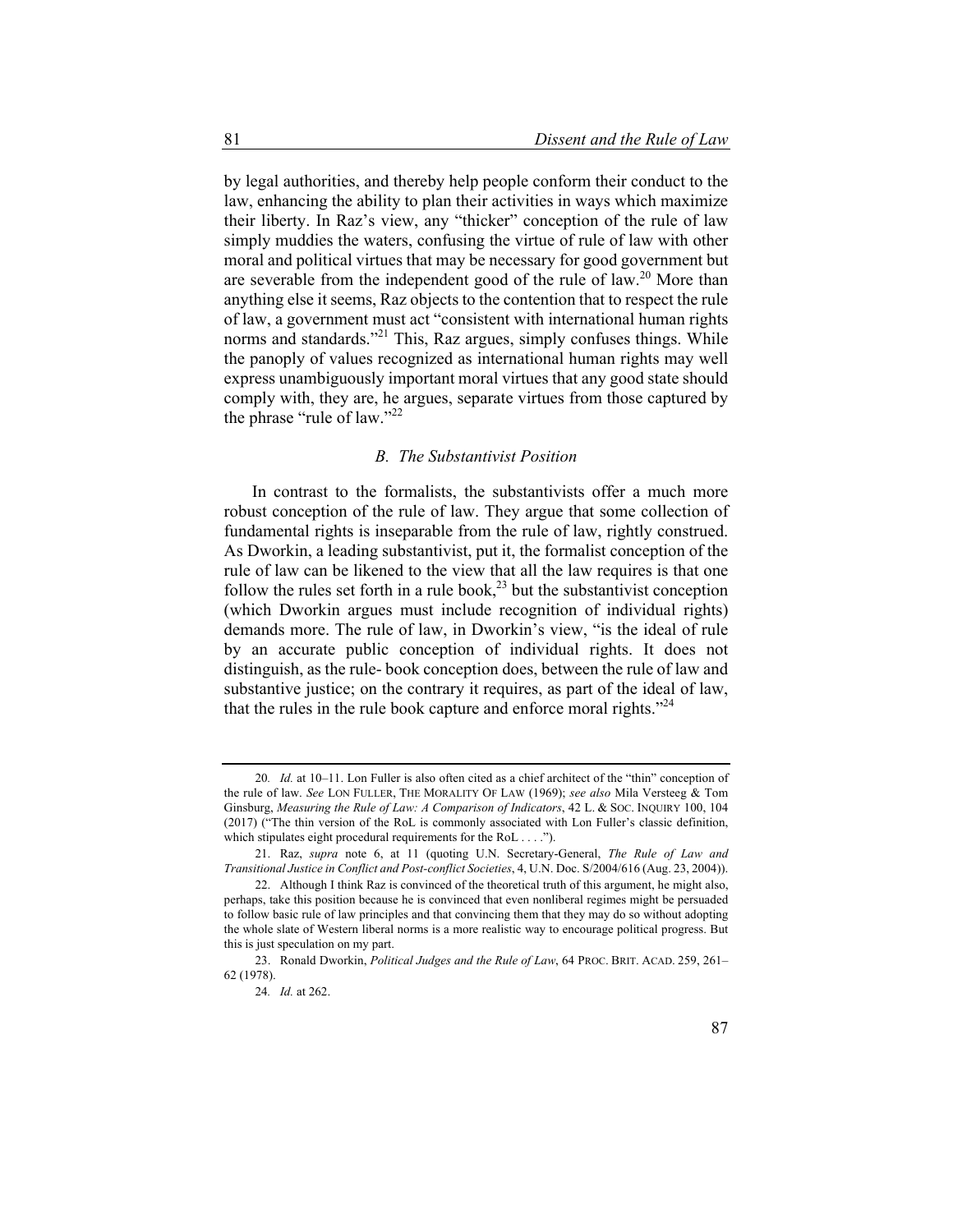Other substantivists focus less on protection of individual rights and more on protection of the legal process, a conception of rule of law which has come to be known as the "legal process" approach.<sup>25</sup> As Frank Pasquale explains, while formalist "approaches emphasize the 'rule' side of the rule of law, the Legal Process approach emphasizes 'law' as its core component. Law as a social institution is multifaceted and embedded in particular political systems and traditions, such as rights to appeal and explanations for decisions."<sup>26</sup> Either way, the substantivists contend that the rule of law concept must necessarily include recognition of the basic formalist criteria but also adherence to at least a basic slate of fundamental civil and human rights.

The substantivist view has assumed a prominent place among policymakers and advocates. The 2004 report of the Secretary-General of the UN on 'The Rule of Law and Transitional Justice in Conflict and Postconflict Societies,' for instance, which was sharply criticized by Raz, describes the rule of law as

[A] principle of governance in which all persons, institutions and entities, public and private, including the State itself, are accountable to laws that are publicly promulgated, equally enforced and independently adjudicated, and which are consistent with international human rights norms and standards. It requires, as well, measures to ensure adherence to the principles of supremacy of law, equality before the law, accountability to the law, fairness in the application of the law, separation of powers, participation in decision-making, legal certainty, avoidance of arbitrariness and procedural and legal transparency.<sup>27</sup>

The "thickest" conception of the rule of law also includes the commitment to democracy and basic social welfare entitlements as critical aspects of the rule of law.28

As noted above, formalists reject the thick version of the rule of law as mixing apples and oranges. Legality, they contend, is its own virtue, and whether a regime respects some arbitrarily chosen set of human rights is simply a separate question. Formalists further argue that identification of any greater set of political norms beyond the core legality principles is inevitably arbitrary. Indeed, the Hayekian critique suggests that pursuit of

<sup>25.</sup> Richard Fallon distinguishes the formalist and substantivist approaches to rule of law from the legal process approach. *See* Richard H. Fallon, Jr., *''The Rule of Law" as a Concept in Constitutional Discourse*, 97 COLUM. L. REV. 1, 5 (1997).

<sup>26.</sup> Frank Pasquale, *A Rule of Persons, Not Machines: The Limits of Legal Automation*, 87 GEO. WASH. L. REV. 1, 45 (2019).

<sup>27.</sup> Raz, *supra* note 6, at 11 (quoting U.N. Secretary-General, *The Rule of Law and Transitional Justice in Conflict and Post-conflict Societies*, 4, U.N. Doc. S/2004/616 (Aug. 23, 2004). 28*. See* BRIAN Z. TAMANAHA, ON THE RULE OF LAW 112–13 (2004).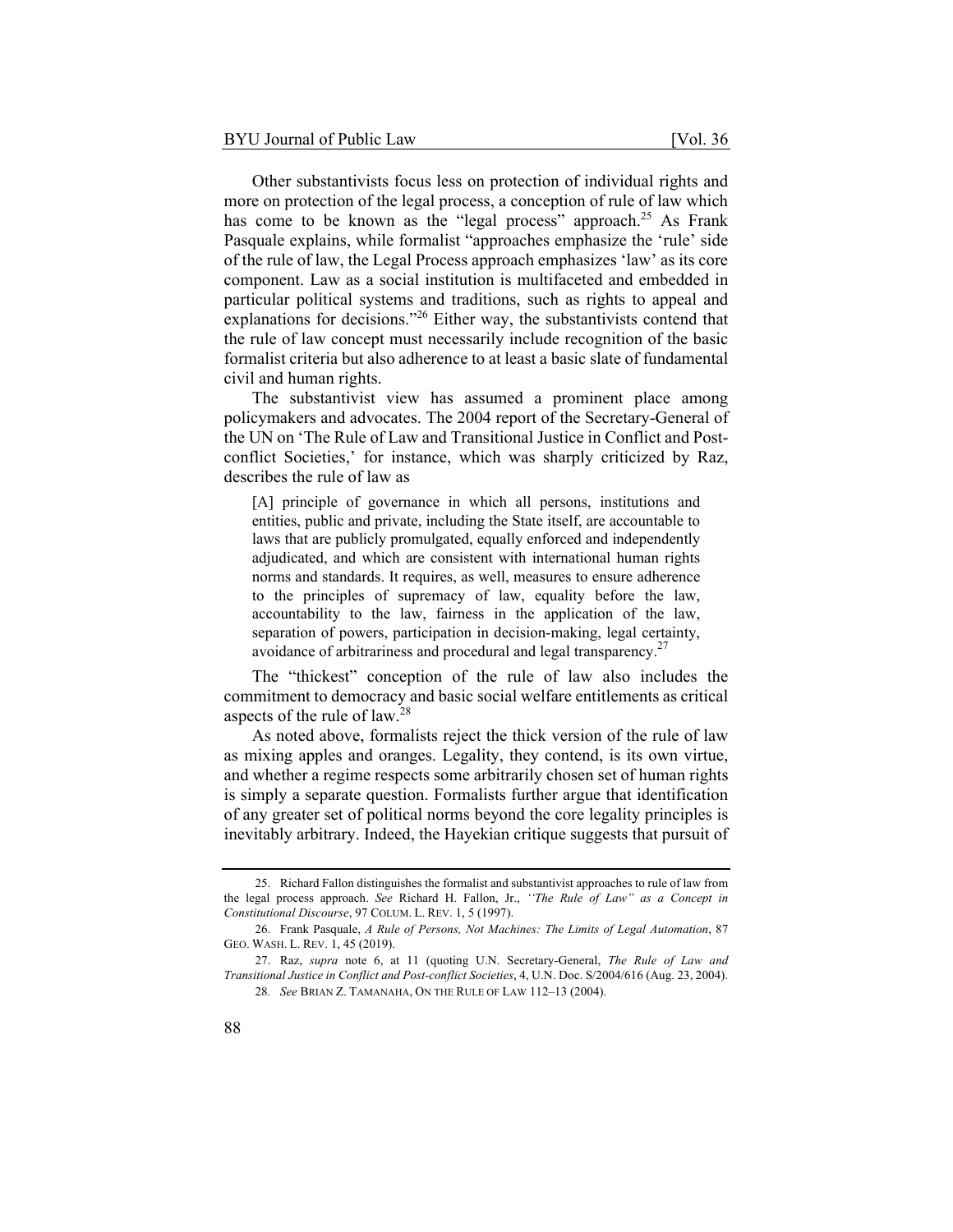any type of redistributive program—a pursuit inherent in many widelyrecognized articulations of international human rights—necessarily undermines rule of law principles by providing government officials with overtly discretionary, and hence arbitrary, powers. Brian Tamanaha defends the formalist account on just such grounds: "The rule of law cannot be about everything good that people desire from government. The persistent temptation to read it this way is a testament to the symbolic power of the rule of law, but it should not be indulged."<sup>29</sup>

Substantivists counter (and as I argue below, rightly) that the formalist conception is so barren that it tolerates virtually any type of tyranny, as long as tyrannical decisions follow formally authorized procedures. Tyranny by law is still tyranny, they point out. Moreover, the values that purportedly valorize rule of law as a worthwhile endeavor—including such goods as respect for human liberty and autonomy $30$ —also necessarily justify some minimum slate of individual rights at least thick enough to include respect for liberty and autonomy. Legal systems that suppress liberty and fail to respect autonomy hardly deserve the label rule of law, regardless of their adherence to formal legality principles.

The debate thus reaches a stalemate, with neither side willing to concede to the other. But might there be some way to break the stalemate? In the next section, the Essay seeks to show that the two sides do share a rational common ground: the rule of law may not mean all things to all people, but it does mean something and something more than the formalists have to date conceded. This is so because the formal principle of legality itself contains certain substantive moral and political commitments, and the concept of the rule of law makes little sense without recognizing them as such. I use the term "dissent" to capture the essence of these principles, practice and toleration of which, I argue, is essential to any regime which purports to observe rule of law norms.

#### II. DISSENT: THE LINCHPIN FEATURE OF THE RULE OF LAW

#### *A. What is Dissent?*

What do we mean by "dissent"? The term is used to represent a wide variety of conduct. Judges dissent when they express different or contrary views from those adopted by the majority. Protesters dissent by publicly voicing opposition to social or governmental authority. Marches, rallies,

<sup>29</sup>*. Id.* at 113.

<sup>30</sup>*. See* JOSEPH RAZ, THE MORALITY OF FREEDOM 370 (1986).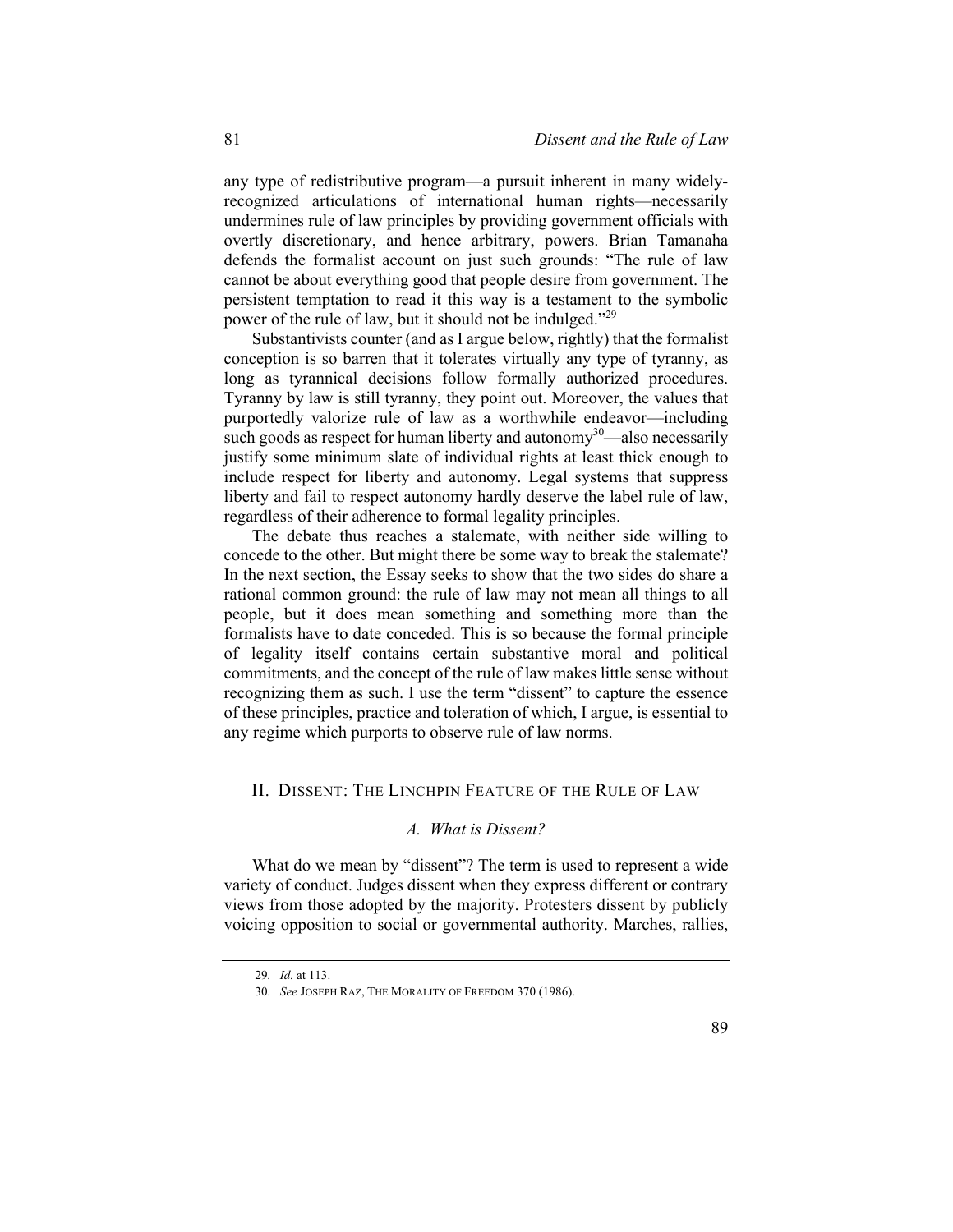and sit-ins, such as those that characterized the civil rights protests in the 1960s or the Black Lives Matter movement today, are classic ways in which those seeking political change, or simply wishing to advocate a view, express their opposition. Those with unconventional religious views, who exercise their "freedom of conscience," dissent by expressing, or simply refusing to abandon, religious beliefs that conflict with the beliefs or practices of the majority.<sup>31</sup> Lawrence Solum helpfully clarifies some of the various senses of dissent by identifying three separate, though interrelated, meanings: 1) "dissent as disagreement," 2) "dissent as minority viewpoint," and 3) "dissent as criticism of established opinion."<sup>32</sup> The January 6, 2021, storming of the U.S. Capitol Building by persons refusing to accept the results of the 2020 election represents yet another manifestation of dissent: dissent as violent opposition to government or legal authority.

Dissent may thus manifest itself in multiple and varied ways, and the lines between various sorts of dissent are inevitably blurry. Institutionalized and channeled forms of dissent, such as the judicial practice of writing dissenting legal opinions or the legislative practice of minority groups of legislators voicing disagreement with legislative or parliamentary policy through exercise of "loyal opposition," are both traditional forms of institutionalized dissent. Quasi-institutionalized practices of dissent range from the traditional watchdog role played by the media, the so-called "fourth estate," to the exercise of constitutionally protected rights such as petitioning the government. Private citizens engage in dissent through acts of speech, protest, and civil disobedience. Indeed, non-violent civil disobedience stands as a particularly powerful form of dissent.

Thus it seems that, in thinking about dissent, we need to consider its relationship to the manifold array of other "D words": dialogue, deliberation, disobedience,  $33$  disallegiance,  $34$  and defiance. For purposes of

<sup>31</sup>*. See, e.g*., J.S. MILL, ON LIBERTY (Acton ed., 1972) (1859) (arguing that the very idea that individuals might possess rights against the society and thus be the first to controvert society's "claim to exercise authority over dissentient" was first conceived by "[t]he great writers to whom the world owes what religious liberty it possesses" who "mostly asserted freedom of conscience as an indefeasible right.").

<sup>32.</sup> Lawrence B. Solum, *The Value of Dissent*, 85 CORNELL L. REV. 859, 878 (reviewing STEVEN H. SHIFFRIN, DISSENT, INJUSTICE, AND THE MEANINGS OF AMERICA (1999)).

<sup>33.</sup> One can distinguish disobedience from disallegiance in that disobedience involves refusing to comply with rules promulgated by an authority that the actor acknowledges to be legitimate or at least does not challenge the legitimacy of the political system which produced the rule. Disallegiance, in contrast, represents rejection of the system itself.

<sup>34.</sup> In what seems like a quite clairvoyant diagnosis of the troubles currently besetting American democracy, Stephen Carter distinguishes between disagreement with the policies of the political community and disallegiance to the political community itself. The latter constituting, in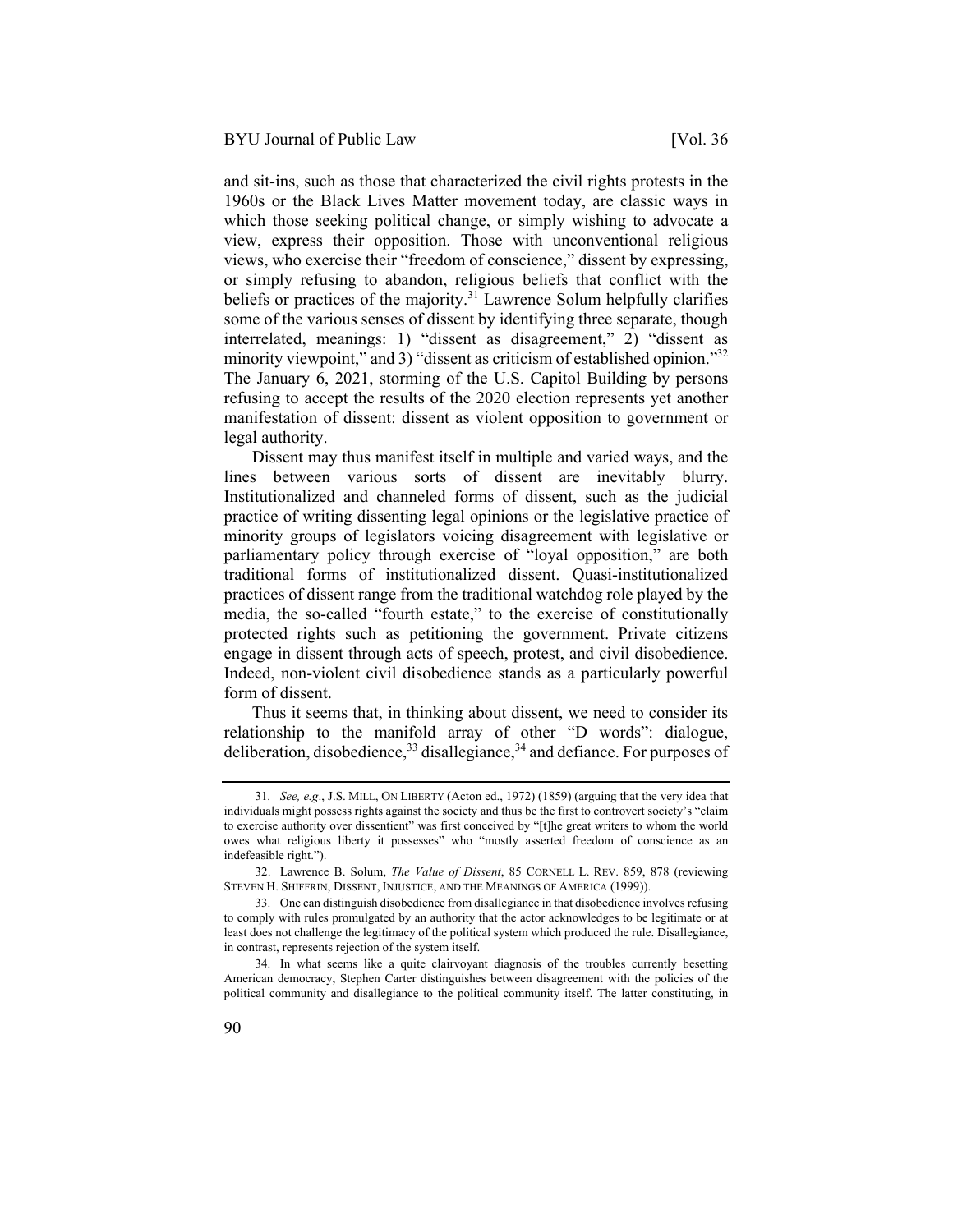this Essay, the concept of dissent is used capaciously enough to embrace all peaceful and nonviolent manifestations of this conduct, including nonviolent civil disobedience. Although violent opposition to government or law may also, at times, be morally justifiable, the resort to violence to express dissatisfaction or disagreement with lawful exercises of governmental or private power represents action outside the law. It itself is not lawful conduct and does not respect the established legal decisionmaking process. Violent opposition or protest, for purposes of this paper, constitutes something more than mere dissent. It constitutes active rebellion.

This distinction closely tracks the outlines of traditional First Amendment jurisprudence. Of course, the conundrum arises at the intersections of these concepts and in drawing the lines between mere speech and unlawful action, between peaceful civil disobedience and violent rebellion, and between suppression of protected speech and the maintenance of order. These are hard and controversial matters that are vigorously debated by citizens and scholars alike.<sup>35</sup> For purposes of this paper, I accept the conceptual categories and leave the policing of the boundaries to another place and time.

#### *B. Dissent and Rule of Law Formalism*

Although the practice and toleration of dissent is largely ignored by legal philosophers thinking about the rule of law, a moment's reflection reveals how central it is to the core conception of any rule of law theory. Let us begin with the legality virtues. As Raz argues, the legality virtues, which he identifies as generality, clarity, stability, and publicity, form the common core of the consensus regarding the minimum criteria that any rule of law regime must feature.<sup>36</sup>

Take, for example, the value of generality of law. The requirement of generality means governing through laws that apply generally, that is, of governing through laws which have the character of rules rather than orders, diktats, or discretionary judgments. This conception of the rule of law was well-captured in Justice Scalia's phrase: the "rule of law as the

essence, treason, which unlike dissent cannot be allowed. As he notes, such acts of disallegiance must be rejected, for "no political sovereign could long survive were it to allow disallegiance of the many communities that it comprises." STEPHEN L. CARTER, THE DISSENT OF THE GOVERNED 17 (1998); *see also id.* at 103, 116–22.

<sup>35</sup>*. See, e.g.*, Gitlow v. New York, 268 U.S. 652 (1925) (distinguishing acts of incitement to overthrow the government from protected speech).

<sup>36</sup>*. See* Raz, *supra* note 7. *See generally* BRIAN Z. TAMANAHA, ON THE RULE OF LAW 91–102 (2004).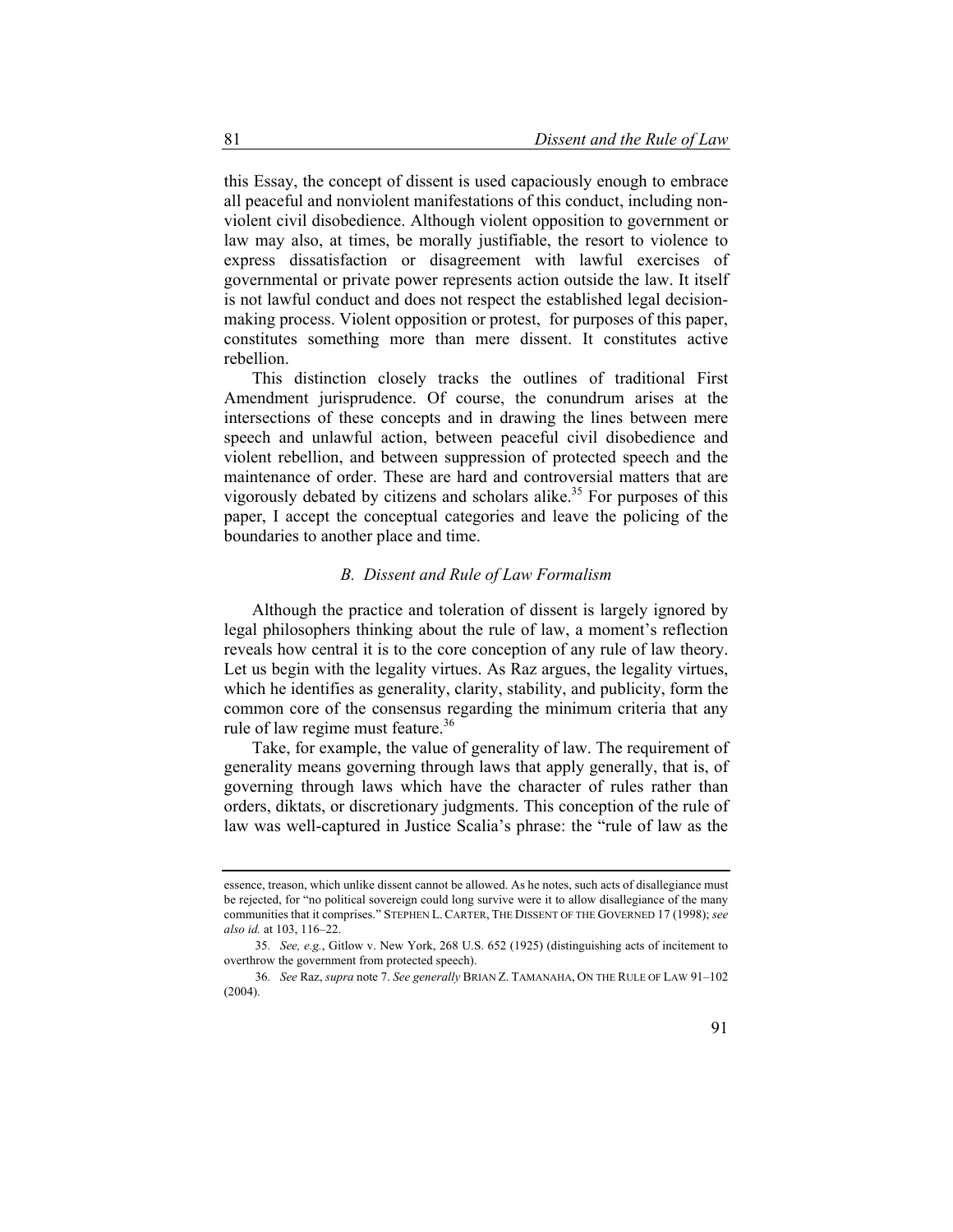law of rules."37 From a judge's perspective, deciding cases by application of rules to facts is to be distinguished from deciding each case on a "totality of the circumstances" basis. The "general" method, Scalia argues, forces judges to act with greater rigor and hence greater justice because it requires them to act consistently in similar cases or to articulate differences among cases and to justify why those differences are relevant and material to outcomes.<sup>38</sup>

Underlying the requirement of generality, then, is the basic precept of justice to "treat like cases alike" and different cases differently.<sup>39</sup> But because all cases are different in some details, the process of determining whether one case is like another for purposes of whatever rule is in question requires a discriminating selection of the critical features of both the facts and the law. The judge cannot decide whether two cases are meaningfully similar without identifying what is to be measured and clarifying the metric by which to measure similarity and difference. The metric, in turn, is provided by an articulation of the purpose(s) animating the rules, and those purposes are never fully articulated or clarified in the rules themselves. Rather, they must be identified by the actor who is applying the rule.<sup>40</sup> Fleshing out his own relatively formalist understanding of the rule of law, the philosopher John Rawls observed that even the minimum requirement of treating similar cases similarly requires public deliberation because it "forces [judges] to justify the distinctions that they make between persons by reference to the relevant legal rules and principles."<sup>41</sup> These purposes are fundamentally contested, or at least they are fundamentally contestable. One cannot decide the animating purpose

<sup>37</sup>*. See* Antonin Scalia, *The Rule of Law as a Law of Rules*, 56 U. CHI. L. REV. 1175 (1989).

<sup>38</sup>*. Id.* at 1187 ("All I urge is that those modes of analysis be avoided where possible; that the *Rule* of law, the law of *rules*, be extended as far as the nature of the question allows; and that, to foster a correct attitude toward the matter, we appellate judges bear in mind that when we have finally reached the point where we can do no more than consult the totality of the circumstances, we are acting more as fact-finders than as expositors of the law.").

<sup>39.</sup> Jeremy Waldron, *Stare Decisis and the Rule of Law: A Layered Approach*, 111 MICH. L. REV. 1, 4 (2012) (noting that justifications that are adduced for stare decisis, including "the quest for constancy and predictability in the law, and the importance of generality and treating like cases alike" … "resonate with rule-of-law ideas."). Specifically, Waldron argues that the principle of treating like cases alike must flow from a broader requirement demanded by the principle of generality. That is, the reason for respecting the principle of treating like cases alike is that it requires the judge to "cite a general norm or establish it as law (or as though it were law or she were making it law) and use that as the basis of her decision in the case." *Id.* at 20. But for a critique of the usefulness, and perhaps even coherence, of the concept of treating like cases alike, *see* ANDREI MARMOR, LAW IN THE AGE OF PLURALISM 183–96 (2007).

<sup>40</sup>*. See* FREDERICK SCHAUER, PLAYING BY THE RULES (Clarendon Press 1991).

<sup>41.</sup> JOHN RAWLS, A THEORY OF JUSTICE 237 (1971).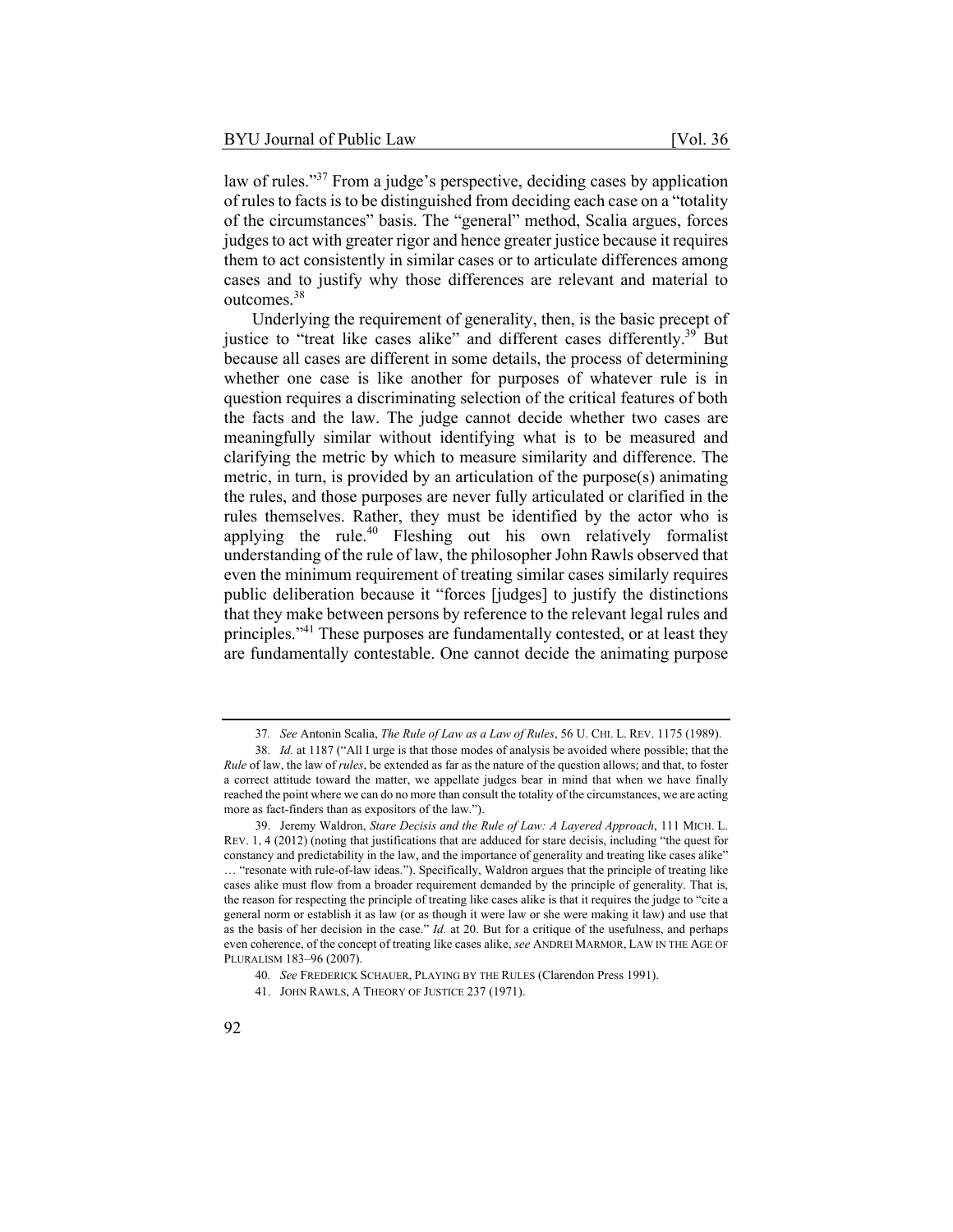of a rule without taking sides or choosing which of the multiple potential purposes that might be pursued should be selected in each particular case.

Just as rule-purposes are contestable so are facts. The facts never identify themselves. $42$  Rather, they are created by "fact-finders": physical evidence is adduced and interpreted, testimony is judged more or less credible, apparent logical inconsistencies are evaluated in terms of whether they create signal or noise, and all the raw data is translated and simplified into contestable narratives that form the background on which adversarial accounts are predicated.<sup>43</sup>

All this is to say that the application of rules to facts requires a series of critical choices, and these choices are, at minimum, open to rational debate. Unless we assume both infallible factfinders and infallible interpreters, we must assume that both aspects of legal decision-making give rise to at least the possibility of disagreement and, thus, the possibility of dissent.

Just as the dictates of reason demand the practice and toleration of dissent, so too do most other attributes of widely shared conceptions of the rule of law presuppose the possibility of dissent. Laws must be general in the sense that they apply to all, at least all who fall within the class governed by the law. Laws must be clear so that those subject to them can direct their conduct accordingly, without fear of surprise that a government actor will declare their conduct to be a violation of it. Laws must be stable so that citizens can make reasonable plans based on the law. Rapidly changing laws make compliance as difficult as laws that are opaque or inscrutable. And laws must be public, in the sense that those subject to them must have a fair opportunity to know what they require. Secret laws, like inscrutable or constantly changing laws, provide no reasonable basis for actors to incorporate in the formation and execution of their life plans.

All of these basic characteristics of law hailed by the formalists, of course, are themselves matters of degree.<sup>44</sup> The extent to which actual law conforms to them will always be subject to debate. What, exactly, does it mean for a law to be general? Laws do not literally apply to all people, everywhere, and at all times. Laws, by definition, operate through the creation of classes of subjects. Whether classes have been defined in a manner that adequately conforms to the dictates of the basic rule of

<sup>42.</sup> Jerome Frank provides a classic realist discussion of the past, present, and future uncertainty, and epistemological contingency of the factual record. *See* JEROME FRANK, COURTS ON TRIAL (1949) (see especially chapter three, "Facts Are Guesses").

<sup>43</sup>*. See* NEIL MACCORMICK, RHETORIC AND THE RULE OF LAW 13 (2005) ("The proper interpretation and application of legal rules, and the proof and interpretation of facts relevant to lawapplication can be hugely problematic.").

<sup>44</sup>*. See* ANDREI MARMOR, LAW IN THE AGE OF PLURALISM (Oxford Univ. Press 2007).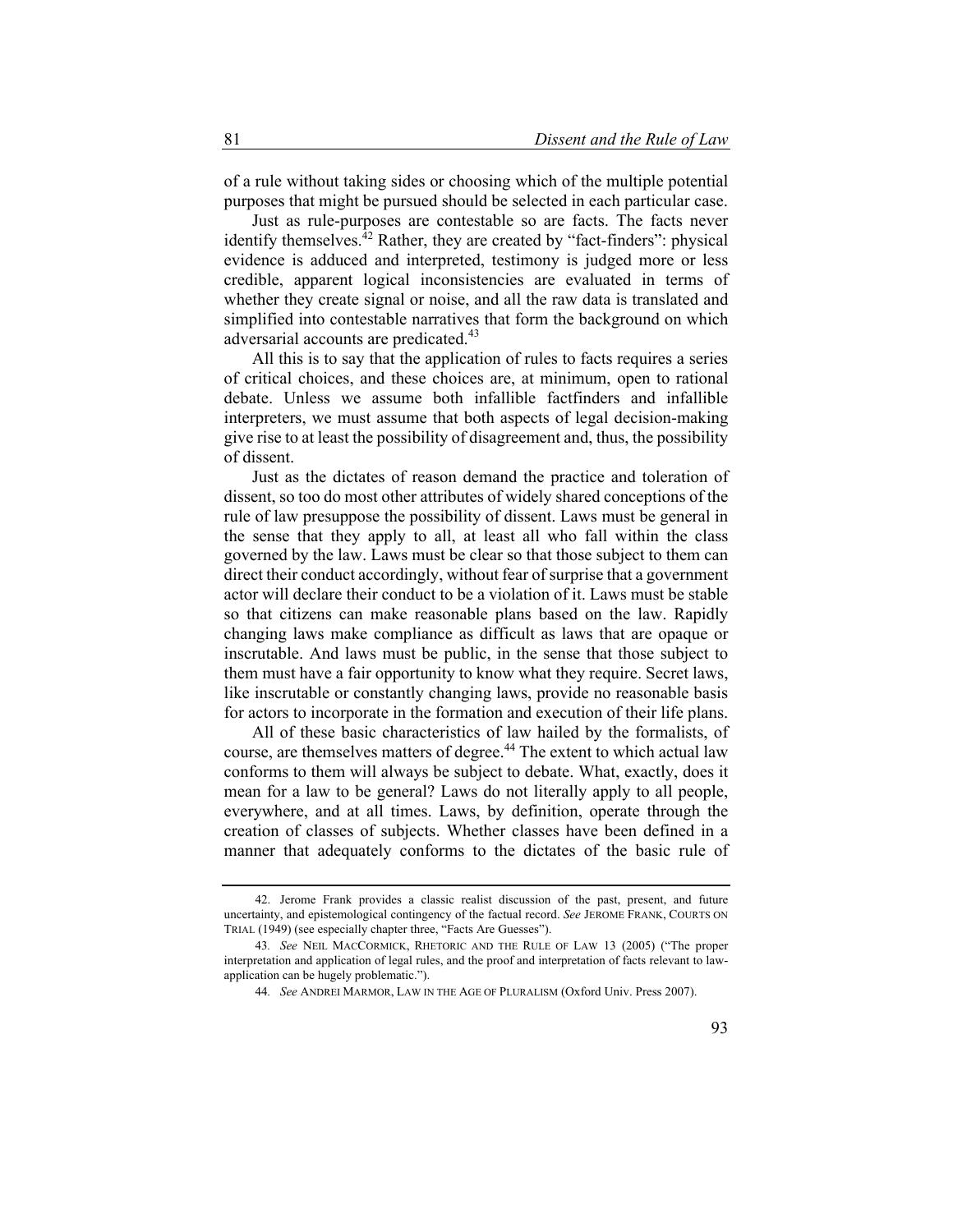justice—that likes be treated alike and things not alike be not so treated is a permanently contestable question. Similarly, whether a law is sufficiently clear in its terms, whether amendment or repeal of a law will upset reasonable expectations or reliance interests, or whether the requirements of law are adequately communicated to its subjects so as to satisfy publicity requirements have been, and will always be, contested questions about which debate and disagreement is the norm.

One might well point to typical modern practices in any number of areas of activity subject to legal regulation and question whether any of the formal criteria are actually being met. Are the laws regulating the emission of pollutants really "clear"? Or are they clear only with assistance from professionally trained lawyers, and then in some cases only after complex and extended litigation? Are they stable? Laws do change periodically, but to the extent that prohibitions on ex post facto laws prevent enforcement of punitive changes in the law on actors, even frequent changes in them may not in themselves create overly worrisome deterrents to planning. And what about the stability of enforcement? It seems obvious that even where the law itself is reasonably clear and stable, decisions about when and whether to enforce the law may well be subject to substantial discretion. Think traffic laws. When police only pull over one in ten speeders, it is far from certain whether the decision to exceed the speed limit on any occasion will result in legal sanctions.<sup>45</sup> The publicity requirement is subject to similar objections. First, while the laws are "public" in the sense that they are formally accessible, most people in fact do not know the precise content of the law. Buried in legal codes thousands of pages thick, the laws are for many persons practically as inaccessible as "the practice of Caligula who 'published the law, but it was written in a very small hand, and posted up in a corner, so that no one could make a copy of it.'"46 To actually know the content of the law, one must hire the legal equivalent of an acrobat trained to shimmy up Caligula's marble columns to inspect them. So whether law actually is, or even needs to be, clear, stable, and public to satisfy our intuitions regarding rule of law norms is an open question.

<sup>45.</sup> As Richard Greenstein has explained, the variability of enforcement of speed limits may be consistent with rule of law principles because some sets of legal rules, such as traffic laws, might be enforced based not on the plain meaning of their provisions but rather based on a shared conception of the underlying purposes of the traffic rules. "Understood this way, the failure to prosecute those who drive five miles per hour over the literal posted limit appears as an exercise of interpretive authority, treating the speed limit more as a standard than as a pure rule." *See* Richard K. Greenstein, *Toward A Jurisprudence of Social Values*, 8 WASH. UNIV. JURIS. REV. 1, 28 (2015).

<sup>46.</sup> Screws v. United States, 325 U.S. 91, 96 (1945) (quoting SUETONIUS, LIVES OF THE TWELVE CAESARS).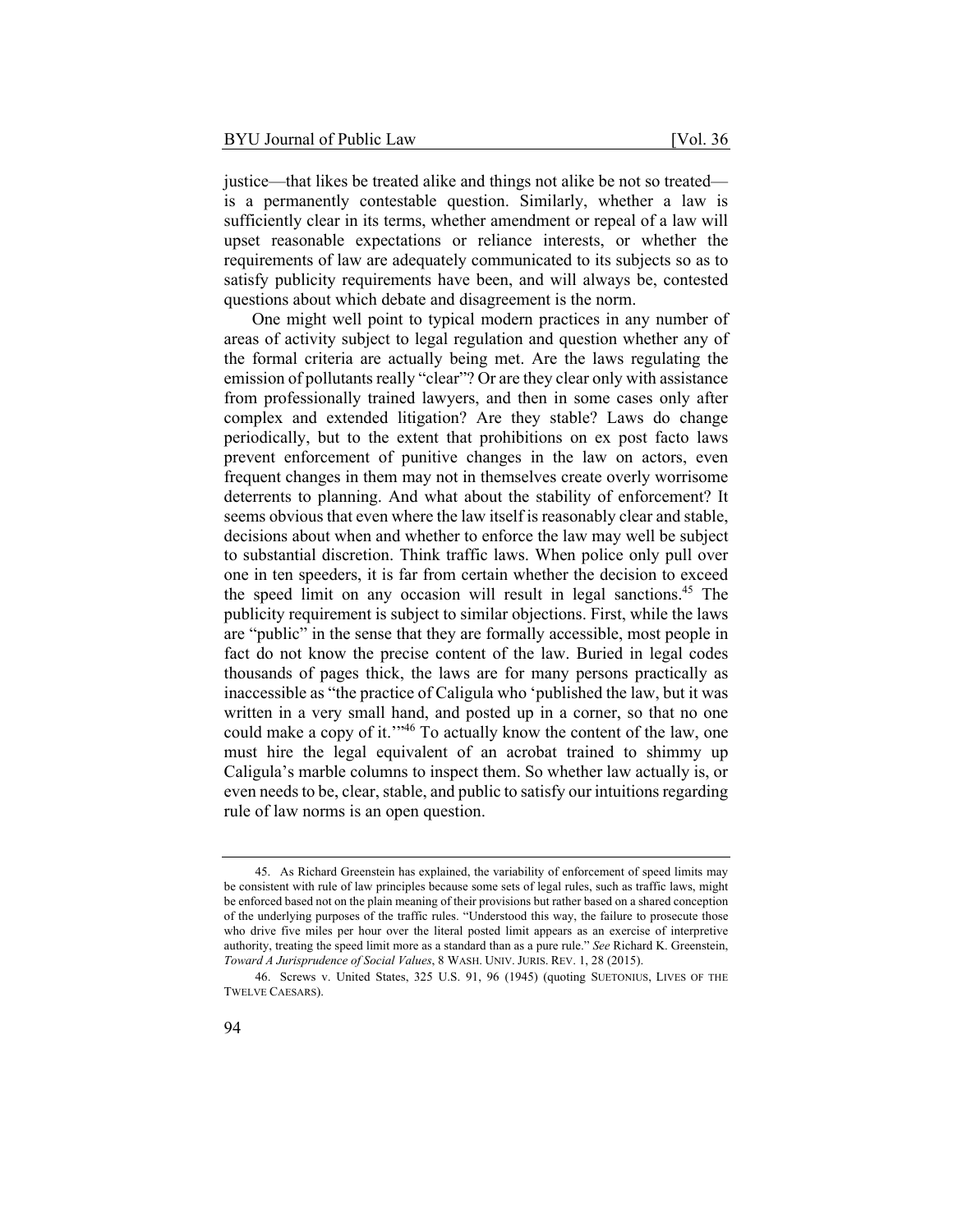As with the dictates of reason itself, deliberation regarding whether a law, or the law more generally, complies with these norms is essential to any fair assessment of whether the norms have been satisfied. There is no neutral, objective, external standpoint from which to judge whether these norms have been met that does not provide an opportunity for the airing of views regarding how they arguably have fallen short in some key respect.<sup>47</sup>

But setting aside such worries, can there be any doubt that, like the generality requirement, these formalist aspects of the rule of law cannot be actualized without open and vigorous public deliberation? When is a law too vague or opaque to meet minimum standards of clarity? How often may the laws or regulations be subject to modification before they lose their essential character of stability? How obscure may legal commands be before they may no longer be considered public? And when, and to what extent, does arbitrary and capricious enforcement of the laws become so pernicious that it undermines the essential values that allow a regime to claim the mantle of the rule of law?

Indeed, as I will argue in the next section, these formal virtues not only cannot flourish without a concomitant commitment to public deliberation, but they may not even be essential to what is really at the core of the rule of law concept. What is really at the core of the rule of law, even more than the formalist values themselves, is a commitment to public deliberation in making, enforcing, and applying the law.<sup>48</sup> Necessarily corollary to that commitment is the practice of dissent.

#### III. RULE OF LAW, REASON, AND PUBLIC DELIBERATION

To see the centrality of public deliberation to any plausible conception of the rule of law, it helps to step back and revisit the origins of the concept. In Aristotle's classic formulation, $49$  the best regime for most constitutions is one in which government is "by law and not by men." But what, exactly, does this mean?

<sup>47</sup>*. See* Elizabeth Anderson, *The Epistemology of Democracy,* Episteme 3, nos. 1–2, 8, 17 (2006) (arguing that "post-decision dissent . . . is needed not simply to keep the majority in check, but to ensure that decision-making is deliberative—undertaken in an experimental spirit—rather than simply imposed.").

<sup>48.</sup> Amartya Sen makes an extended case for the "public reasoning" in his account of what constitutes both "democratic politics in general" and "the pursuit of social justice in particular," which he identifies as "an essential feature of objectivity in political and ethical beliefs." *See* AMARTYA SEN, THE IDEA OF JUSTICE 44 (2009).

<sup>49</sup>*. See* Scalia, *supra* note 37, at 1182.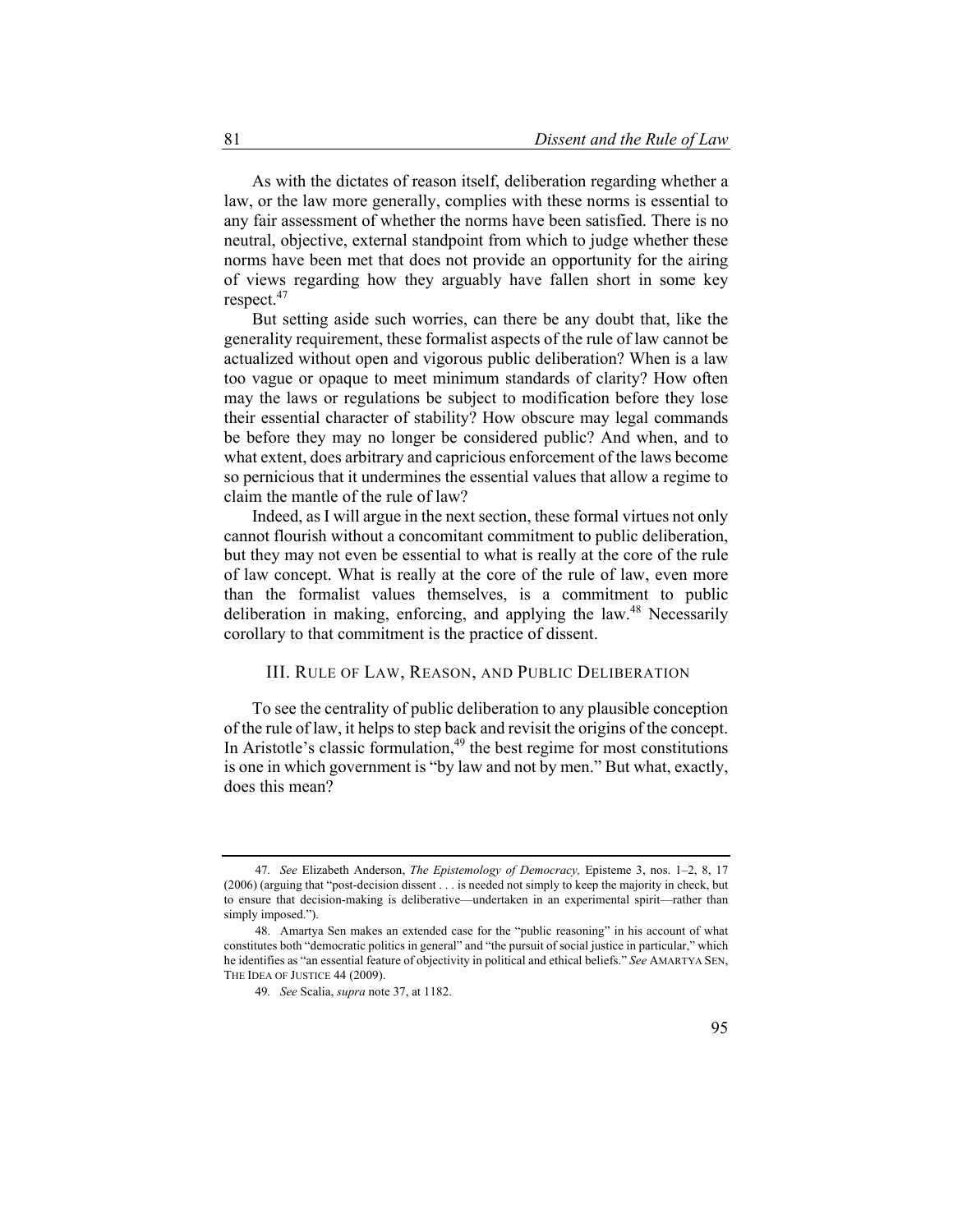#### *A. Law, Virtue, and Reason*

According to Aristotle, "law" means the rule of "reason without passion."50 The rule of law thus necessarily means a system of government in which the rulers make decisions and exercise power in accord with the dictates of reason, unswayed by bias, self-interest, or emotion. In this formulation, the rule of law is conceptualized as a virtue or trait of character of the wise ruler. It is an attitude or disposition that must be cultivated among the governing body, whatever form—monarchy, aristocracy, or democracy—that takes. For such an enterprise to be possible, Aristotle explains, rulers must be properly educated. Their instincts must be cultivated within institutions designed to teach the skill of ruling from the vantage point of personal detachment. The rule of law, in this sense, is aspirational. It is a goal towards which government officials, lawmakers, administrators, and judges must strive.

Building on the Aristotelian formulation, if the rule of reason means anything, it means at minimum that important decisions are reasoned that is, they are the product of rational deliberation. Deliberation, in turn, consists of the careful examination of evidence; the sifting of explanatory theories to see which are most consistent with the evidence; and the comparing and contrasting of views regarding which principles, values, and objectives are most relevant and most worth pursuing. None of this is possible without contestation: free and open debate about both ends and means. $51$ 

The necessity of contestation and deliberation, it should be noted, exists apart from any particular epistemological theory. It is equally necessary to both unitary and pluralistic conceptions of truth. This is easy to see with respect to pluralist views regarding truth and reason, which have captured the high ground in the epistemological debate.<sup>52</sup> Most theorists writing about such things acknowledge pluralism as a superior

<sup>50.</sup> ARISTOTLE, THE POLITICS OF ARISTOTLE, at 172 (Ernest Barker, trans., Oxford Univ. Press, 1948) (c. 384 B.C.E.) ("Law may thus be defined as 'reason free from all passion."").

<sup>51</sup>*. See* MACCORMICK, *supra* note 43, at 27 ("The idea of the Rule of Law that has been suggested here insists on the right of the defence to challenge and rebut the case made against it. There is no security against arbitrary government unless such challenges are freely permitted, and subjected to adjudication by officers of state separate from and distanced from those officers who conduct prosecutions.").

<sup>52</sup>*. See* SEN, *supra* note 48. (arguing that "there can exist several distinct reasons of justice, each of which survives critical scrutiny, but yields divergent conclusions," and noting that "[t]he importance of valuational plurality has been extensively—and powerfully—explored" by a variety of writers, including Isaiah Berlin, Bernard Williams, Michael Walzer, Charles Taylor, and Michael Sandel).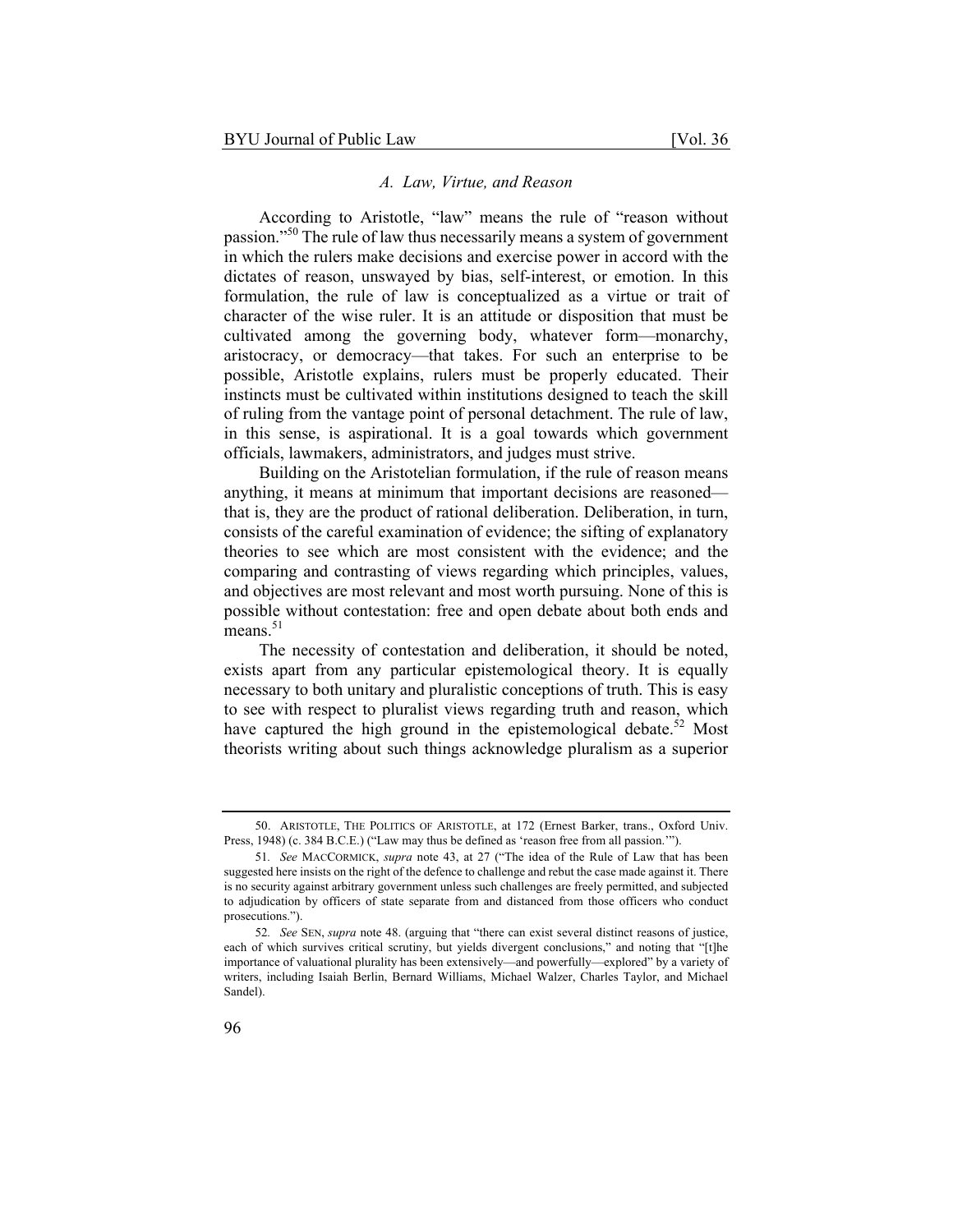epistemological theory.53 Plainly, any rule of reason in a pluralistic universe demands free and open exchange of ideas. As philosopher John Rawls observed, "If pluralism means anything, it is that rational people's judgments, even about very basic matters, cannot be expected to agree hence the 'burden' that judgment carries, namely that reason and rationality do not yield unique right answers on contested moral and political questions."54

If there are no "right answers," the holding of diverging or competing views must be accepted as the norm. Dissent is therefore an inevitable concomitant of any deliberative process based on reason in a pluralist universe. Without the freedom to put forward and maintain differing views about such things as truth, value, rights and obligations, and moral duties, decisionmakers, legislators, and executive actors will simply be unable to make reasoned decisions—that is, decisions must be based on a complete understanding of the factual context and the decisional implications at stake (or at least as complete an understanding as is practically possible). Habermas describes the process thusly: "The task is . . . to examine prima facie applicable norms in order to find out which one is most suitable to the case at hand, once the situational features of the case have been described as exhaustively as possible from all normatively relevant points of view."55

In his work on "public reason," John Rawls explains why any theory of justice must be predicated on pluralism:

[A] basic feature of democracy is the fact of reasonable pluralism—the fact that a plurality of conflicting reasonable comprehensive doctrines, religious, philosophical, and moral, is the normal result of its culture of free institutions. Citizens realize that they cannot reach agreement or even approach mutual understanding on the basis of their irreconcilable comprehensive doctrines.<sup>56</sup>

Rawls thus suggests that the ground of argument about public concerns be constrained to avoid the clash of fundamentally irreconcilable viewpoints by mutual agreement to limit the kinds of reasons that are acceptable to

<sup>53</sup>*. See, e.g.*, SIONAIDH DOUGLAS-SCOTT, LAW AFTER MODERNITY 106 (2013) ("Many contemporary theorists believe legal pluralism to be the most convincing and workable theory of law").

<sup>54</sup>*. See* David Luban & W. Bradley Wendel, *Philosophical Legal Ethics: An Affectionate History*, 30 GEO. J. LEGAL ETHICS 337, 352–53 (2017) (commenting on Rawls); JOHN RAWLS, POLITICAL LIBERALISM 54–58 (on the "burdens of judgment"), 157–58 (1993).

<sup>55.</sup> JÜRGEN HABERMAS, BETWEEN FACTS AND NORMS 260 (William Rehg trans., MIT Press 1996)

<sup>56.</sup> JOHN RAWLS, THE LAW OF PEOPLES, 131–132 (1999).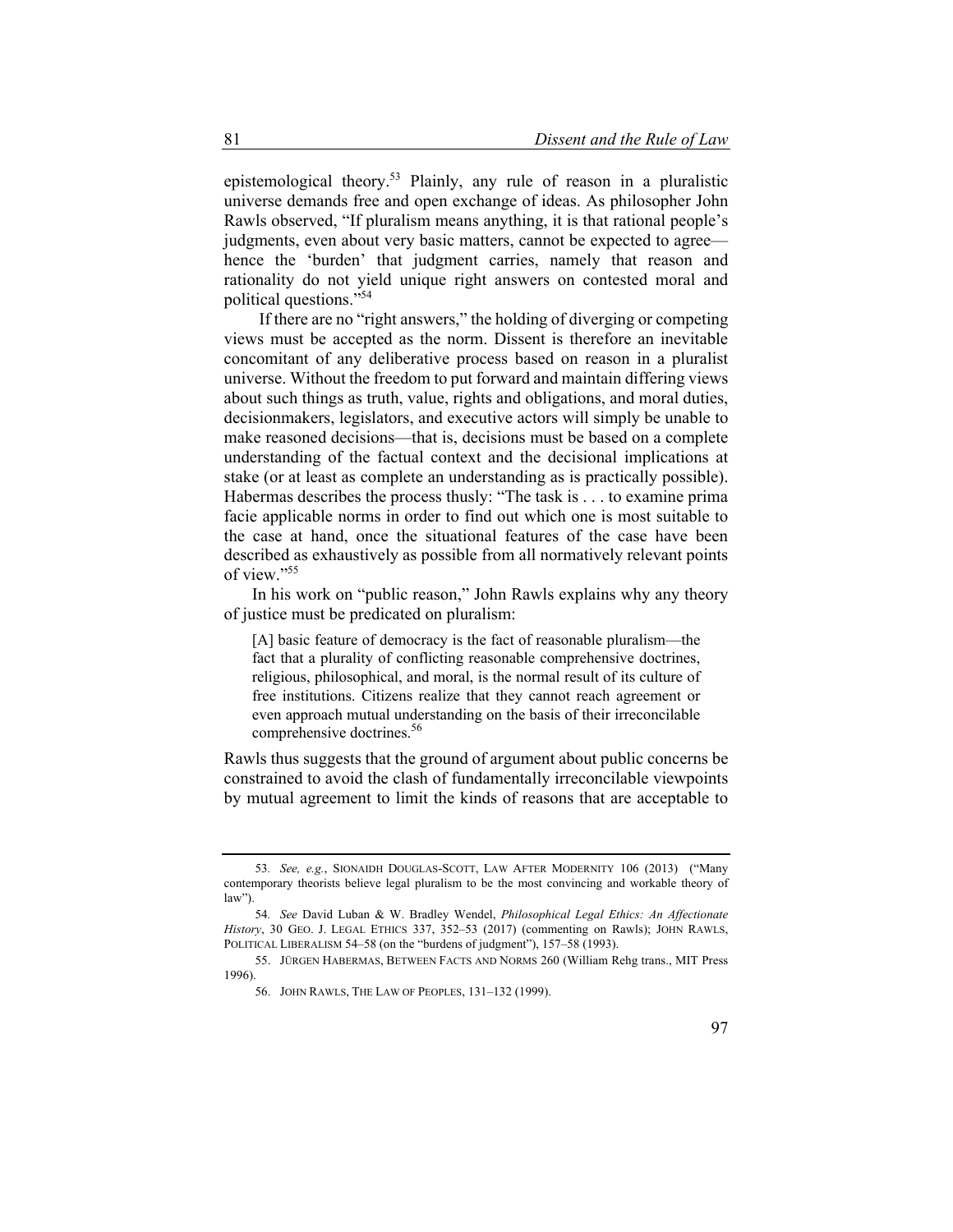those "public reasons" that "satisfy the criterion of reciprocity."57 By translating their conflicting views and preferences into a language based on shared, reasonable, overlapping areas of concern,<sup>58</sup> it is possible that some mutually tolerable compromises can be reached. "Citizens will of course differ as to which conceptions of political justice they think the most reasonable, but they will agree that all are reasonable, even if barely so."59

In a pluralistic world, dissent is inevitable. Competing and conflicting views are an ineliminable feature of any decision-making process that involves more than a very small number of stakeholders. In the judicial tradition of the United States, the dissenting opinion has become an institutionalized feature of judicial decision-making. As such, the "practice of dissent"<sup>60</sup> is not in tension with, nor contrary to, the rule of  $law$ ;<sup>61</sup> rather, it is of its essence.

But even if truth and knowledge are conceptualized as unitary, rational decision-making still requires vigorous deliberation to identify, assess, and resolve upon the "one right answer." And if the "rule of reason" requires deliberation, does it also necessarily require dissent? For starters, it is clear that full, effective deliberation requires the free airing of facts and opinions that bear upon the subject of deliberation. Deliberative contexts in which free expression is stifled produces demonstratively worse results than deliberative contexts in which it is encouraged. As Cass Sunstein has explained, effective group deliberation is often impeded by group dynamics such as polarization, self-silencing, overconfidence, and groupthink.<sup>62</sup> These group dynamics can lead group deliberations to inaccurate, extreme, and unreasonable judgments. Wise and effective deliberation is hindered where individuals do not feel free to express their true knowledge or opinion, where groups are so like-minded that positions that conflict with majority sentiment are sufficiently uncomfortable that group members prefer conformism over accuracy. The product of such dynamics is "groupthink," a debilitating tendency by group members to

<sup>57</sup>*. Id.* at 133.

<sup>58</sup>*. See* RAWLS, *supra* note 54.

<sup>59</sup>*. Id.* at 137.

<sup>60</sup>*. See*, *e.g.*, Kevin M. Stack, *The Practice of Dissent in the Supreme Court*, 105 YALE L. J. 2235, 2245 (1996) (arguing that because dissent undermines the appearance of determinacy, it undermines the rule of law).

<sup>61.</sup> Professor Kevin Stack has argued that because dissenting opinions conflict with the ideal of the rule of law, dissents must be justified another way: as demonstrative of the deliberative process. Kevin M. Stack, *From Consensus to Collegiality: The Origins of the "Respectful" Dissent*, 124 HARV. L. REV. 1305, 1319 (2011).

<sup>62</sup>*. See* CASS R. SUNSTEIN, WHY SOCIETIES NEED DISSENT 111–44 (2003).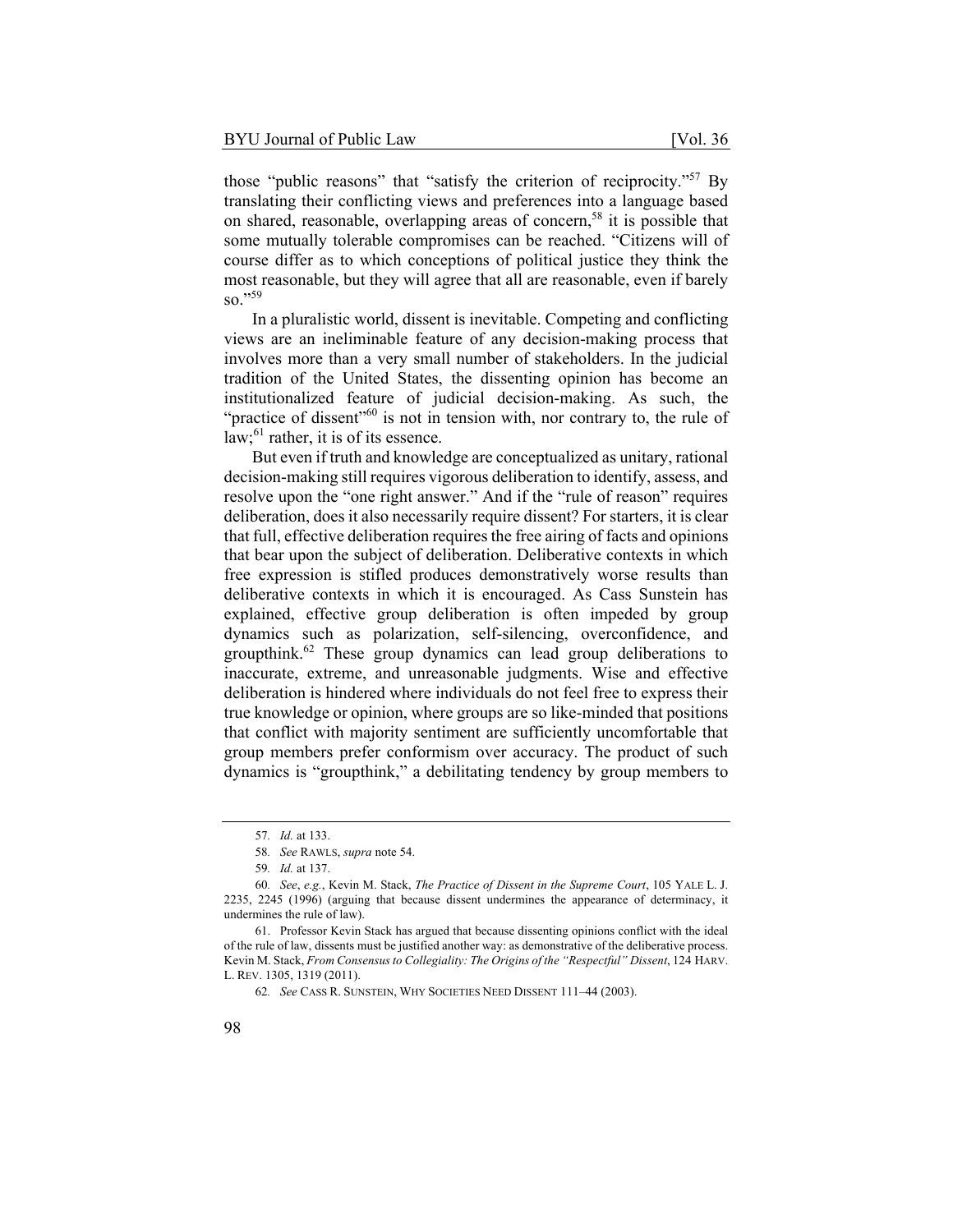"minimize the importance of their own doubts and counterarguments,"<sup>63</sup> leading to suboptimal and potentially disastrous decisions. The most effective way to counter such defects, Sunstein suggests, is through the cultivation of "good institutions that expose hidden profiles, encourage counterarguments, and create alternatives."64

With deliberation, of course, comes disagreement. Perhaps in a world governed by Platonic philosopher-kings ultimate truth could be divined without deliberation, but in any setting that we can actually envision, rational decision-making regarding complex topics is simply impossible without vigorous discussion, debate, and disagreement.<sup>65</sup> It requires, in other words, the cultivation of a culture of dissent.

The essential role of deliberation in achieving public reason was plain to Aristotle, who defined the highest and best life as the life devoted to discussion and debate of matters of public concern. As Rawls explains, "When citizens deliberate, they exchange views and debate their supporting reasons concerning public-political questions. They suppose that their political opinions may be revised by discussion with other citizens; and therefore these opinions are not simply a fixed outcome of their existing private or nonpolitical interests."66

So both deliberation and disagreement are inevitable parts of a public enterprise constructed on public reason, regardless of whether one embraces a unitary or pluralist epistemology. "Reasonable political conceptions of justice do not always lead to the same conclusion; nor do citizens holding the same conception always agree on particular issues."<sup>67</sup> In those cases, which Rawls grants are the "normal" ones, those who lose the argument may not only present their dissenting views but continue to raise that dissenting opinion in the future for reconsideration. "Reasoning is not closed once and for all in public reason any more than it is closed in any form of reasoning."68 Dissent, accordingly, preserves and continues the rational debate over matters of fundamental principle.

If reason—or at least public reason—is impossible without deliberation and, ultimately, dissent, law is equally impossible without them, for beginning with Aristotle, law has been defined, first and foremost, as the exercise of reason in place of or contrary to mere will, force, or passion. Nothing in the nature or practice of law suggests

<sup>63</sup>*. Id.* at 141.

<sup>64</sup>*. Id.* at 144.

<sup>65.</sup> As the political philosopher Amartya Sen puts it, "'Discussionless justice' can be an incarcerating idea." SEN, *supra* note 48.

<sup>66.</sup> RAWLS, *supra* note 56, at 138–39.

<sup>67</sup>*. Id.* at 169.

<sup>68</sup>*. Id.* at 170.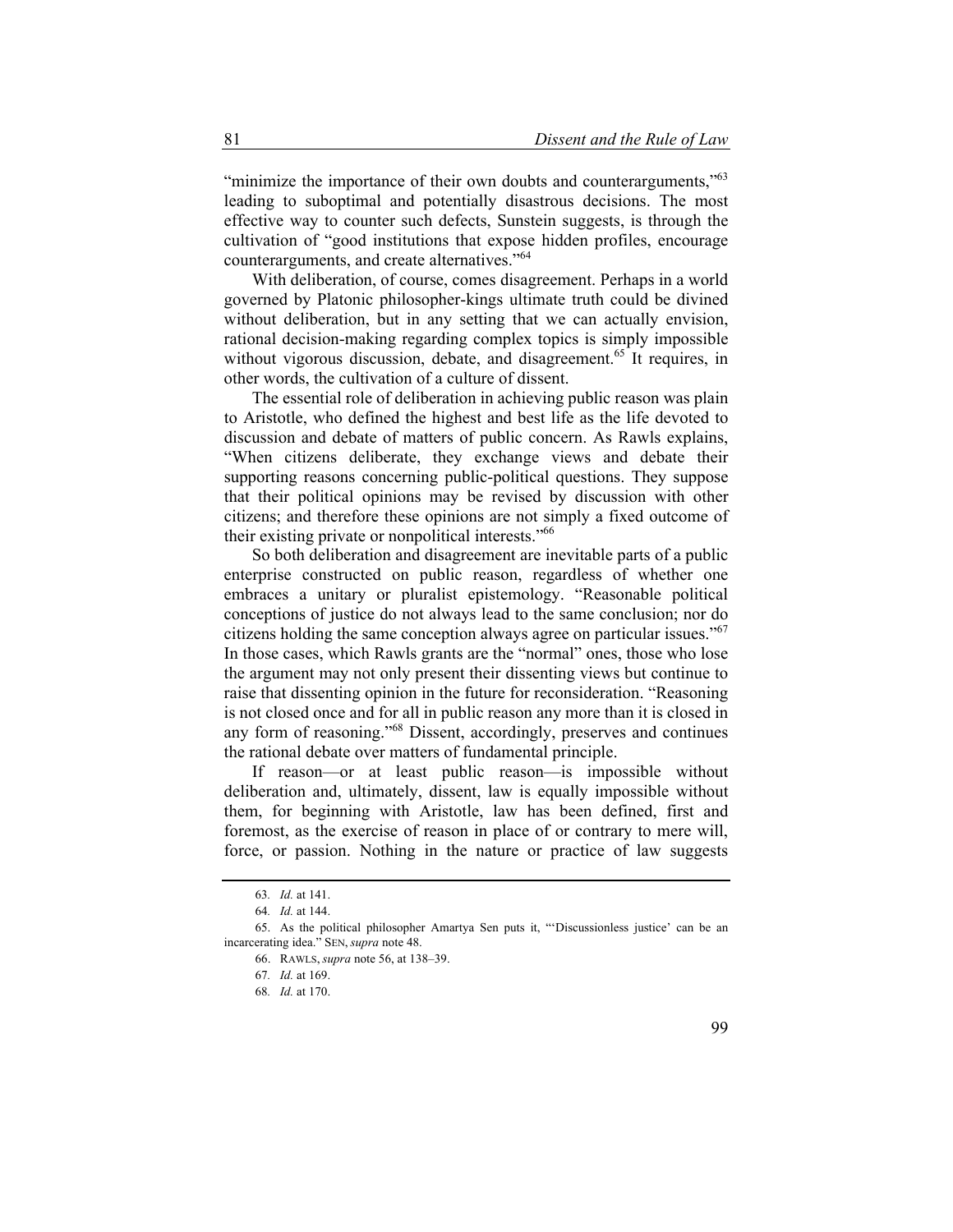otherwise. Even in a universe where there really is only one "right answer" to even the hardest case, such "right answers" are never self-declaring. Right answers must be found. They must be justified as right, even against the strongest and most threatening challengers. To be recognized as truly right, rather than merely the preference of (or biased or partisan product of) the decisionmaker, the answer must be justified, and justification must include consideration of competing views. Like reason itself, law must acknowledge the fact of dissent, for it is only in doing so that it proves itself to be  $law<sup>69</sup>$ 

#### *B. The Rule of Law, Rights, and Neutral Principles*

Modern legal theorists have further developed this Aristotelian idea of law. Indeed, the rule of law as the rule of reason divorced from passion is, at bottom, what Herbert Wechsler envisioned in his famous encomium to "neutral principles."70 To Wechsler, there is a place for both will and reason in the governmental enterprise, but the courts have the special province to discipline their decision-making to methods that transcend the "ad hoc." Legislatures and the executive branch both may act on the basis of will—that is, moved by the bare desire to achieve some immediate result—but courts must act otherwise. The duty courts confront is to resolve cases by virtue of reasons that are neutral and general, reasons which "transcend any immediate result that is involved."<sup>71</sup> "I put it to you that the main constituent of the judicial process is precisely that it must be genuinely principled, resting with respect to every step that is involved in reaching judgement on analysis and reasons quite transcending the immediate result that is achieved."<sup>72</sup>

The courts, Wechsler thought, have a "special duty" to judge by neutral principles in ways that set them apart from the legislative branch. The legislative chambers stand, in this light, as the "will" of the community, and it is the Court's duty to settle the political questions rightly brought before it on the basis of reason rather than will. So the judge does this, not by looking inward to find some Solomonic wisdom to guide her decisions, but by faithfully trodding "the path through precedent, through policy, through history, to the best judgment that fallible creatures can reach in that most difficult of all tasks: the achievement of justice

<sup>69.</sup> The classic defense of liberty of thought and discussion was put forth by J.S. Mill. *See* Mill, *supra* note 31.

<sup>70.</sup> Herbert Wechsler, *Toward Neutral Principles of Constitutional Law*, 73 HARV. L. REV. 1 (1959).

<sup>71</sup>*. Id.* at 19.

<sup>72</sup>*. Id.* at 15.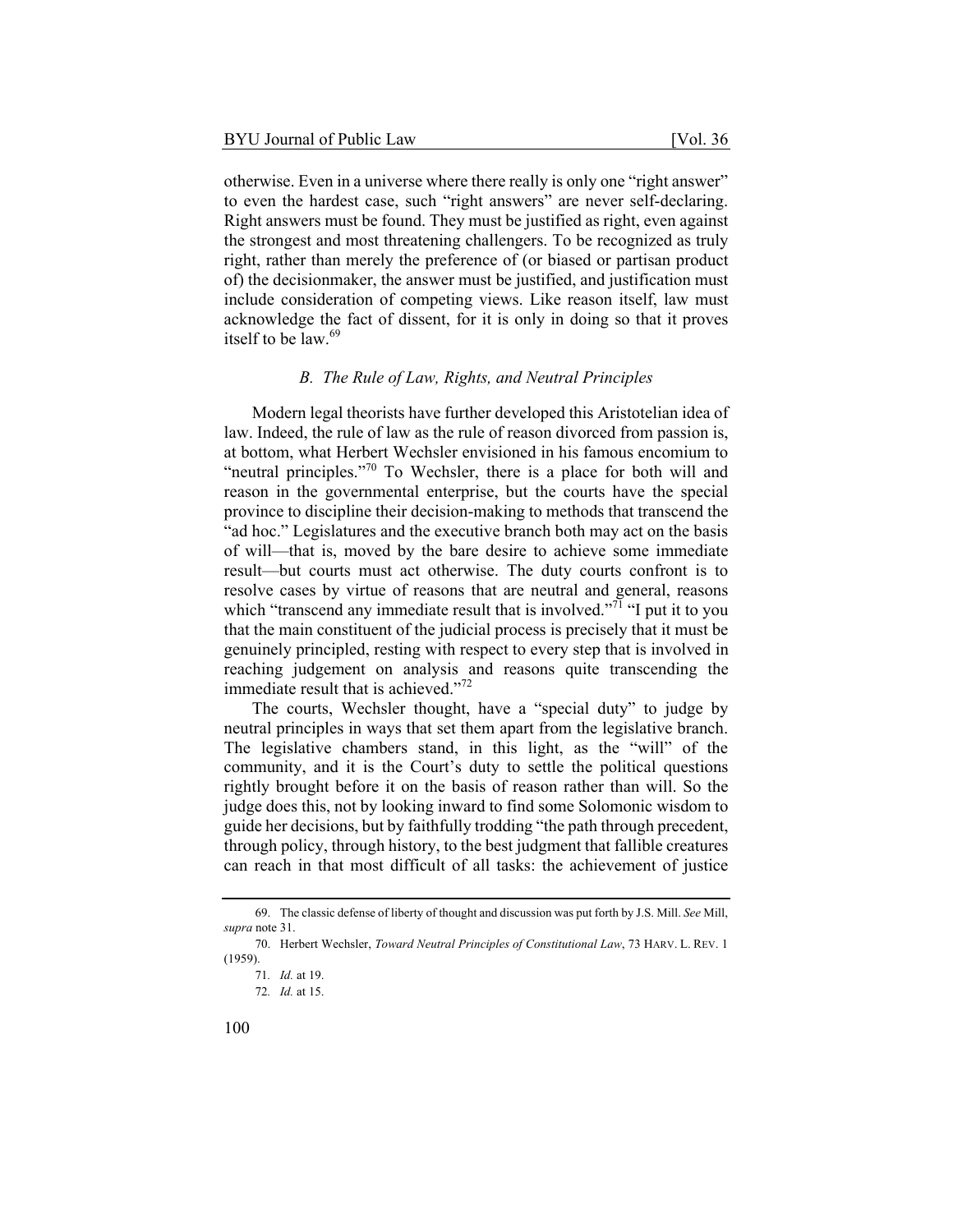between man and man, between man and state, through reason called  $law.$ "73

The rule of law envisioned by Wechsler is, in other words, the Aristotelian notion of the rule of reason over passion, defined as the rule of judges exercising strict self-discipline through the practice of traditional judicial craft: parsing precedents, reconciling and distinguishing cases, and using the best existing methodologies to determine the meaning of statutory and constitutional text.

Wechsler's interpretation of the Aristotelian understanding of the rule of law, in turn, reached its fullest articulation in the work of Ronald Dworkin. As noted above, according to Dworkin there are two main views of the rule of law. The first is the "rule book version," which "insists, so far as possible, that the power of the state should never be exercised against individual citizens except in accordance with rules set out in a public rule book available to all. $\frac{1}{2}$ . The rule book version is very narrow, because it does not "stipulate anything about the content of the rules that may be put in the rule book."<sup>75</sup> With this, Dworkin contrasts what he refers to as the "rights" conception. The rights conception assumes that "citizens have moral and political rights" and "insists that these rights be recognized in positive law, so that they may be enforced upon the demand of individual citizens through courts or other judicial institutions of the familiar type, so far as this is practicable."<sup>76</sup> The rights conception of the rule of law insists on the importance of the ability of citizens to "dispute, as individuals, what those rights are."77 The rights model acknowledges the validity of the rule book, but the rights model denies that the rule book is the exclusive source of "moral rights in court."<sup>78</sup> A more comprehensive account of the rights and duties to which citizens are entitled and governments are obliged can only be discerned through careful attention to the "political structure and legal doctrine of [one's] community."79

While more expansive than Wechsler's neutral principles, Dworkin's concept of law as integrity continues Wechsler's focus on law as a kind of intellectual rigor. Law as integrity envisions the rule of law as an exercise in principled governance by all who play a part in it, from legislators to

<sup>73</sup>*. Id.* at 16.

<sup>74.</sup> Ronald Dworkin, *Political Judges and the Rule of Law*, 64 PROC. BRIT. ACAD. 259, 261 (1979).

<sup>75</sup>*. Id.* at 262.

<sup>76</sup>*. Id.*

<sup>77</sup>*. Id.* at 263.

<sup>78</sup>*. Id.* at 268.

<sup>79.</sup> DWORKIN, *supra* note 10, at 255.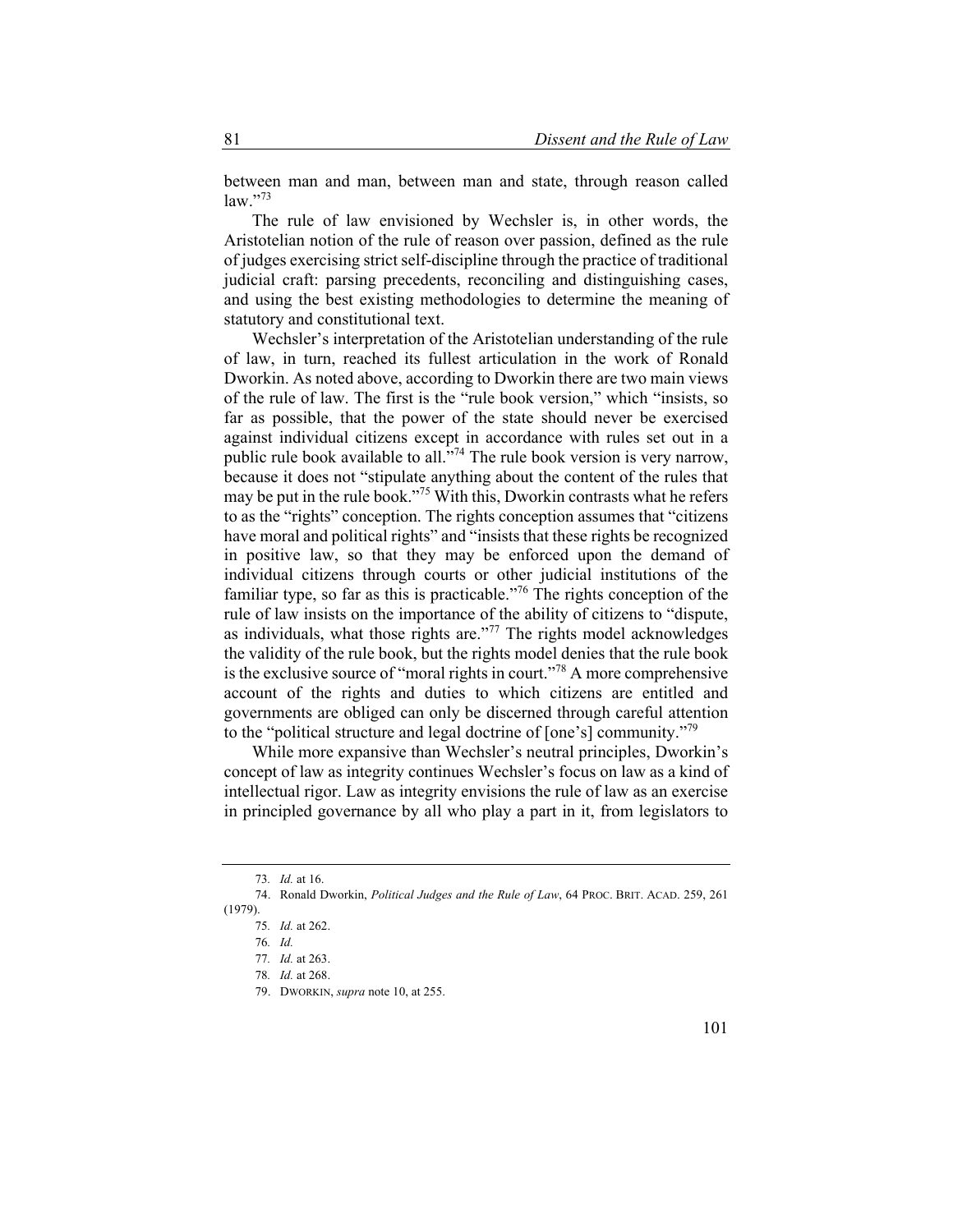judges, to executive officers, to citizens.<sup>80</sup> In the paradigmatic rule-of-law state, everyone is committed to the communal moral project of building moral and political institutions that are based upon, and reflective of, the shared moral and political ideals and historical foundations of the community. It is a republic of virtue, in which the key virtue is the commitment to conform one's conduct to one's understanding of the shared principles and identity of the common project.

Of course, Dworkin's account gives a starring role to the judge, who is the embodiment of law as integrity. The name he gives his mythical judge—Hercules—unmistakably signals the significance of virtue demanded by the legal actors in his understanding of law as integrity. For Hercules is the embodiment of the man of extraordinary virtue. While mere mortal actors will never perfectly live up to the Herculean standard, the rule of law can only be approximated, in Dworkin's view, where citizens in general, and legal actors in particular, embrace the commitment to law, legal practice, and the high-minded ideals associated with it as the guiding virtue of their work.

In any conception of rule of law as the rule of virtuous rulers, dissent must be a permissible feature. Indeed, although Dworkin expressly declines to contextualize Hercules within an institutional setting, in the real world those seeking to emulate Hercules do not toil alone on a judicial Mount Olympus. Rather, a real-world judge or lawmaker seeking to take the Dworkinian obligation to practice law as integrity must confront the possibility—indeed, the inevitability—of disagreement. Would the Herculean judge, committed to her best understanding of the ideals and principles of her community, defer to colleagues whose decisions appear to her in error? Perhaps, in a spirit of collegiality, but what if those colleagues' decisions appeared to her to reflect not only incorrect interpretations of the law, but interpretations arrived at in bad faith, for reasons lacking integrity in the Dworkinian sense, to advance goals that were inconsistent with, and maybe even diametrically opposed to, her understanding of what constitutes the correct reading of relevant "past political decisions"? Plainly, the Herculean judge would not remain passive in the face of such conduct. She would dissent.

#### *C. Further Essential Attributes of Formal Legality*

In a recent essay on the rule of law, Joseph Raz expanded upon his prior conceptualization of the essential attributes of the rule of law. $81$  As

<sup>80</sup>*. Id.*

<sup>81</sup>*. See* Raz, *supra* note 6.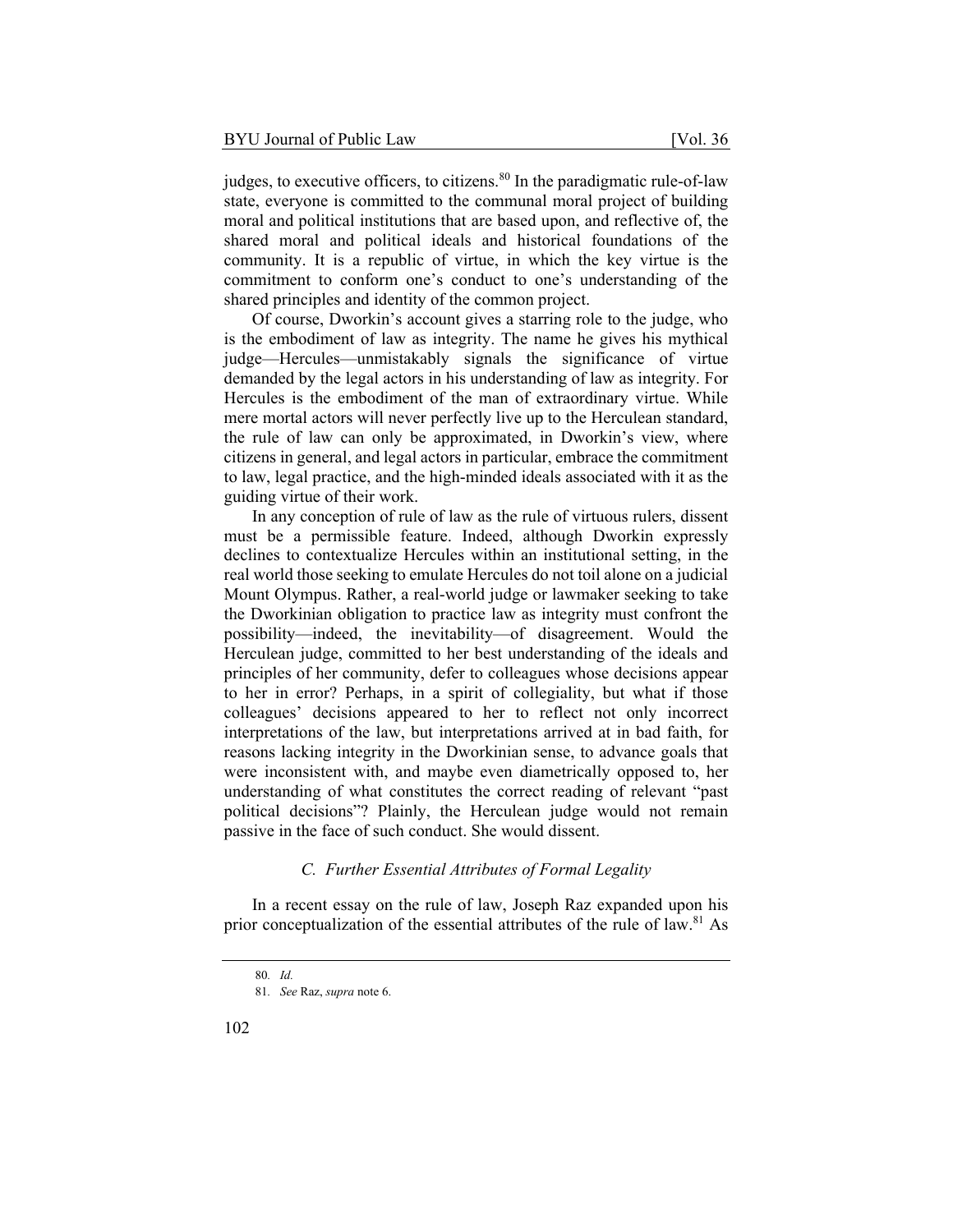he did in his earlier work, Raz began with a definition of the rule of law grounded on the formal properties of law—the values of generality, clarity, publicity, etc. $82$  In addition to these fundamental formal properties, Raz provided an expanded list of additional properties he argued were essential to the rule of law. These include:

1) The practice of giving reasons

2) Fair and unbiased procedures

3) Opportunities to present arguments and information

4) The requirement that actions taken pursuant to the law be reasonable relative to the declared reasons for the decision

5) Rule of law as part of the public culture, education and discourse.<sup>83</sup>

As with the formal properties discussed above, and as with the requirements of reason itself, these attributes presuppose that law will be the product of deliberative processes in an institutional context that anticipates, and tolerates, disagreement and dissent.<sup>84</sup>

The requirement that any rule of law regime respect "the practice of giving reasons" is a good example. Reasons need to be given to those directly affected by government actions or decisions only where it is anticipated that some will disagree with those actions or decisions. As was true with respect to public reason generally, the practice of giving reasons does not mean simply declaring a preference for a chosen resolution. "Because I said so" is not an adequate justification for an action taken pursuant to law. Indeed, such an explanation fails to distinguish the action taken or the decision made as one of reason at all, as opposed to one of passion, force, or will. Hence, the practice of giving reasons must mean the practice of giving a certain kind of explanation, one that acknowledges arguments and views to the contrary and justifies the choice made by demonstrating that it is, in some way, better than the others. This is recognized in the fourth requirement of the rule of law acknowledged by Raz: that actions not only be justified by reasons but that they "be reasonable, relative to their declared reasons."85

<sup>82.</sup> *Id.* at 3.

<sup>83.</sup> *Id.* at 8.

<sup>84</sup>*. See* Bernard Manin, *On Legitimacy and Political Deliberation*, 15 POL. THEORY 338, 361 (1987) ("A power that faces no obstacle will have both less cause to deliberate on its decisions and less need to justify them. The true goal of the pluralism of counterforces is not equilibrium; it is deliberation itself.")

<sup>85.</sup> Raz, *supra* note 6, at 8.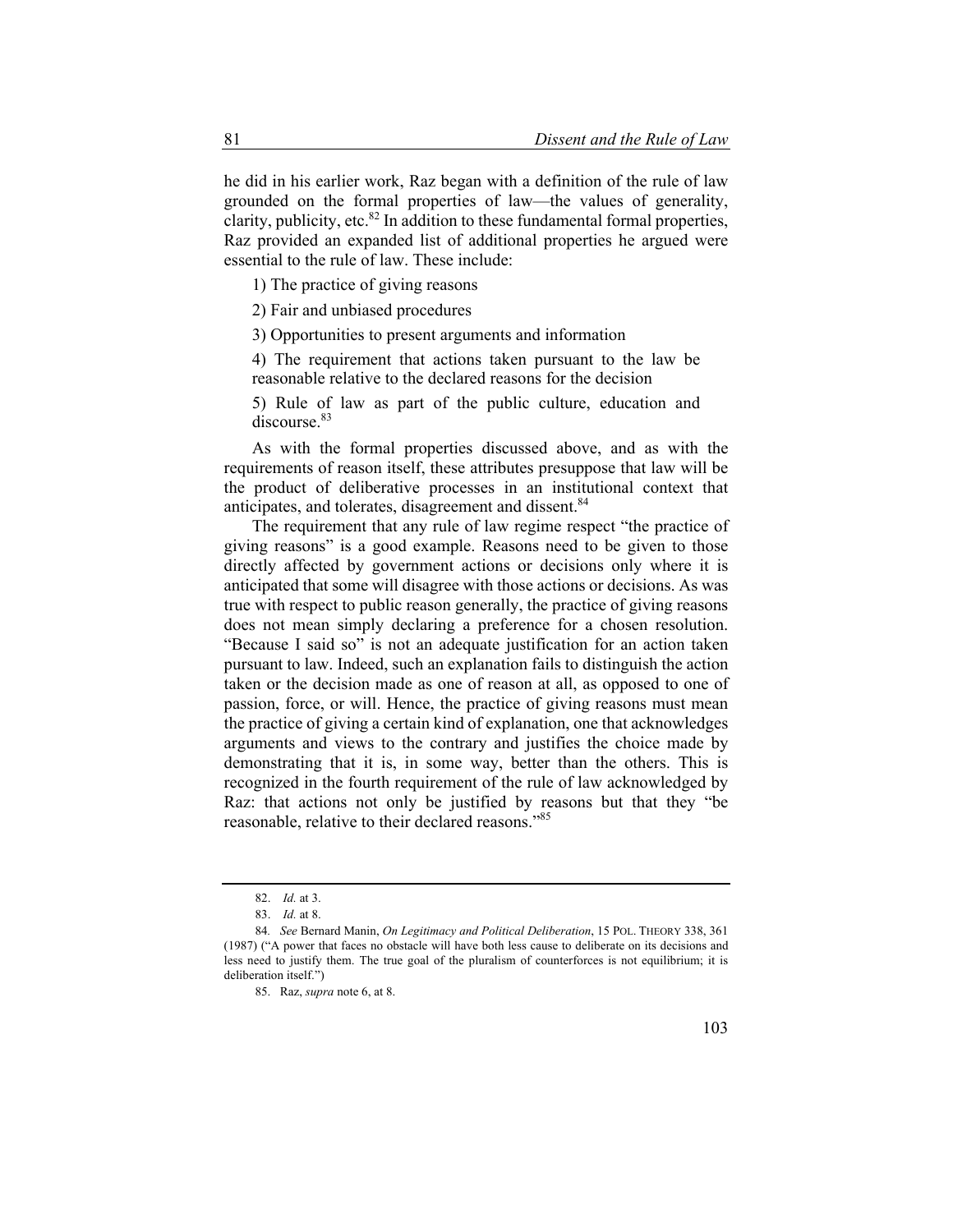Raz also observes that the rule of law requires not only that promulgated and enforced laws comply with certain formal attributes of rules but that they also comply with certain procedural attributes as well. These, Raz states, include the requirement of fair and unbiased procedures, which necessarily entails "opportunities to consider relevant arguments and information" to those making and applying the laws.<sup>86</sup> Critically, the picture of law emerging here is clearly one that acknowledges, and accommodates, the practice of disagreement and dissent. An unbiased procedure is one that does not prejudge which viewpoints are and which are not preferable or even tolerable. As U.S. due process law has long acknowledged, what makes a proceeding "fair" is the opportunity for those who are affected by important legal decisions to be heard, to present facts and views regarding the issue, and to have the decision made, based on an unbiased assessment, by a neutral decision maker.<sup>87</sup> No proceeding would be deemed fair and unbiased if participants could not articulate their views or present evidence without fear of punishment or reprisal. Fair and unbiased procedures necessarily demand toleration of competing views and voices, both before and after decision.<sup>88</sup>

This toleration is essential to the fifth attribute identified above: that the rule of law must be made part of the public culture, education, and discourse of any state claiming fealty to it. For matters of great public concern are virtually never merely taken up once and neatly and finally resolved. Instead, the weightiest matters become the subject of the most far-reaching and long-lasting debates, ones that infect wide swaths of politics with their vigor and force people to take sides in conversations that may extend over years, decades, generations, or even centuries. Think slavery and emancipation and its concomitant, racial oppression, or the right to abortion, or economic policies of redistribution intended to address economic inequality. While these most bitter and divisive issues are often the ones that challenge rule of law institutions the most when successful and demonstrate its shortcomings in failure, they are strong reminders that social policymaking about constitutional and legal rights always takes place in a context of wide disagreement about fundamental concerns. A polity with any hope of resolving such divisive debates by law, rather than force, must cultivate a public culture that embraces the resolution of

<sup>86</sup>*. Id.*

<sup>87</sup>*. See* Hamdi v. Rumsfeld, 542 U.S. 507, 533 (2004) ("For more than a century the central meaning of procedural due process has been clear: 'Parties whose rights are to be affected are entitled to be heard; and in order that they may enjoy that right they must first be notified.' It is equally fundamental that the right to notice and an opportunity to be heard 'must be granted at a meaningful time and in a meaningful manner.'" (quoting Fuentes v. Shevin, 407 U.S. 67, 80 (1972))).

<sup>88</sup>*. See* MACCORMICK, *supra* note 43, at 26–27.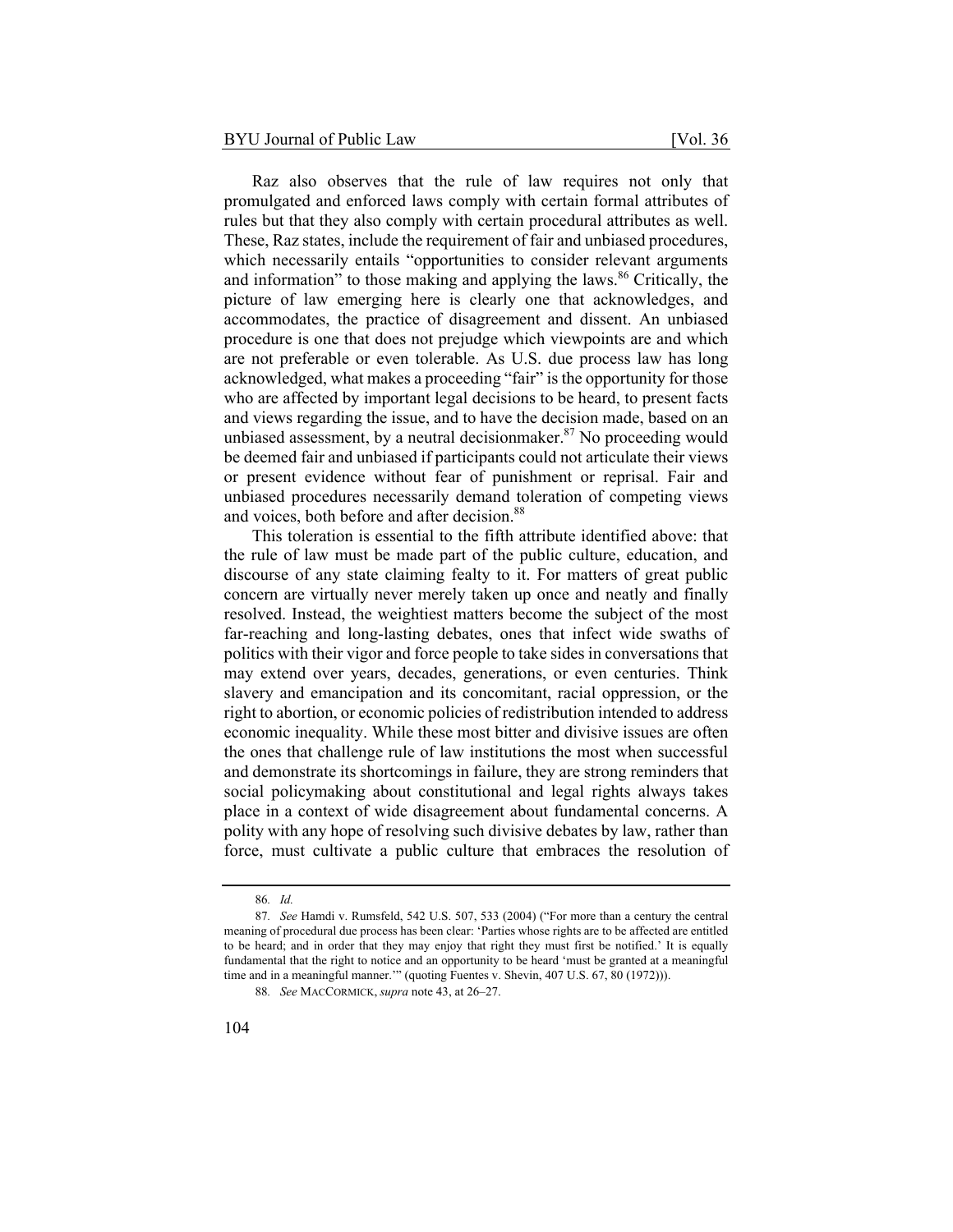disagreement through the mechanisms that law provides—reasoned, principled debate about deeply competing views, based on full consideration of all relevant objective evidence. It is not coincidental that the states most deeply associated with rule of law values display the strongest commitments to open and tolerant cultural norms and free speech and a commitment to and respect for the scientific method. For these are the very attributes that undergird the substantive and procedural aspects of the rule of law.

### IV. DISSENT AS AN INTERNAL ATTRIBUTE OF LAW

The argument of the Essay thus far is that most, if not all, of the formal attributes hailed as necessary to any minimum conception of the rule of law implicitly presume a legal culture in which open disagreement is anticipated and dissent is both practiced and tolerated. No legal system that stifles disagreement; or threatens sanctions against those who challenge the rationality, generality, stability, or publicity of government actions or of judicial decisions; or discourages the presentation of reliable and relevant evidence; or punishes those who challenge the neutrality of decisionmakers, can possibly hope to sustain a system of government conforming to rule of law norms. This is not merely because permitting free and open deliberation of matters of public concern is good policy, but because the nature and essence of law itself demands it.

This is true for several reasons. Dissent forces reason into the open. It creates a context in which the reasons given by the prevailing party, or relied upon to justify the exercise of force, must stand side by side with those of the losing side and be compared in the public eye. Dissent exposes and preserves the contest over the meaning of justice for all to evaluate. It is the externalization of a dynamic that must occur for law to rule: the identification of reasons for decision, and the process of reasoning by which those reasons are judged, weighed, sifted, and ultimately selected as "true," or "correct," or at least superior to the others.

Jeremy Waldron takes note of this aspect of the rule of law when he observes that determinations regarding what is and what is not the law are often matters "of [legal] contestation."89 In such cases, he notes, law "becomes a matter of [legal] argument."90 Waldron acknowledges that the adversarial nature of legal argument and hence, legal truth, is in tension with the formalist conception of the rule of law. If legal authority is

90*. Id.*

<sup>89.</sup> Jeremy Waldron, *The Rule of Law and the Importance of Procedure*, 50 NOMOS: AM. SOC'Y POL. LEGAL PHIL. 3, 19 (2011).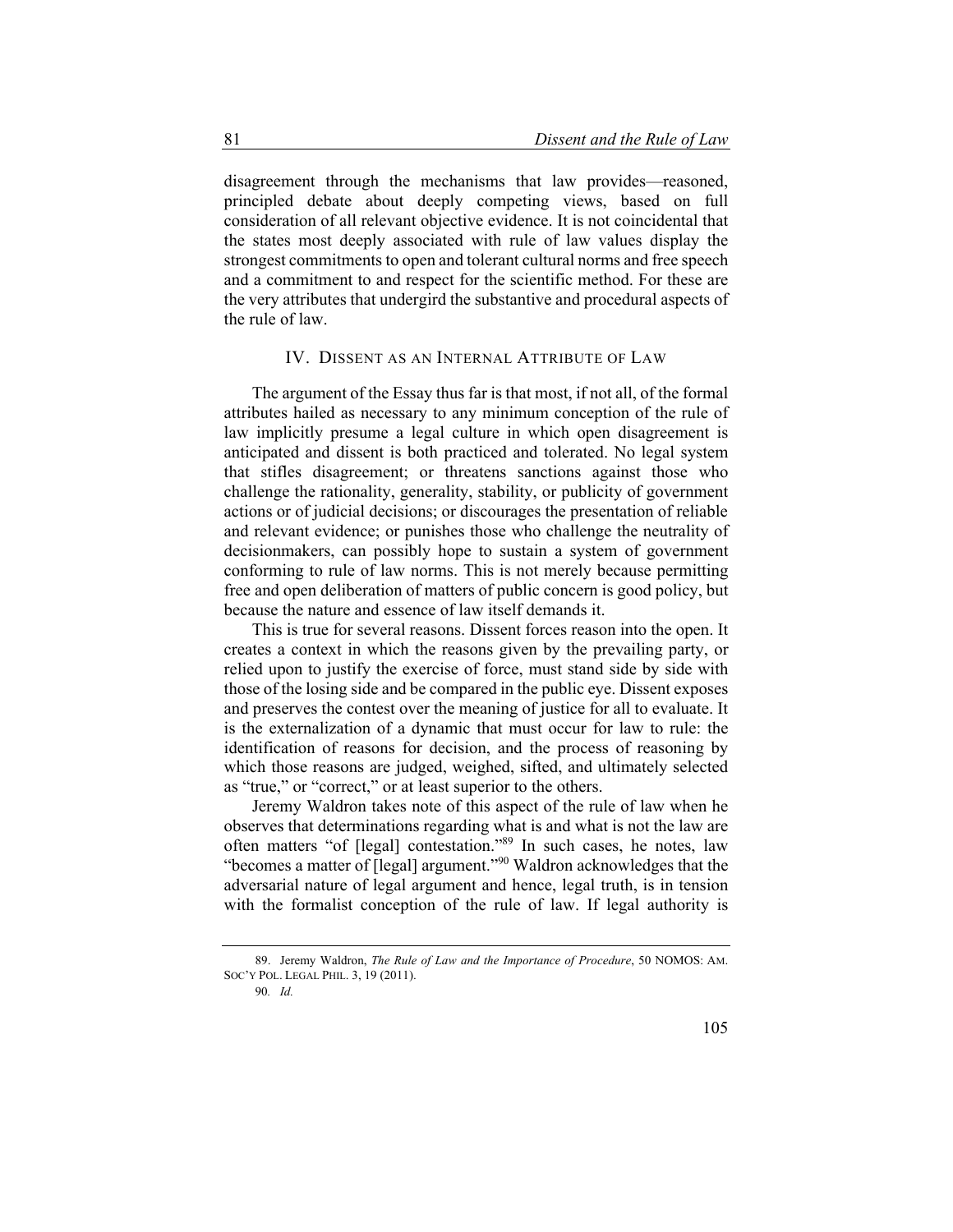contingent upon legal argument, then at least to the extent such arguments are not predetermined, Waldron argues, it seemingly lacks essential rule of law characteristics such as certainty and predictability.

Now there are many things that might be said in response to Waldron's concern. Perhaps law's argumentative (and nondeterministic) nature only manifests in "hard cases," such that formalist rule of law characteristics may still be present most of the time. Or perhaps features of the law such as certainty and predictability are as much a function of procedure as of substance. That is, even where there is uncertainty (and there will always be some) about how old legal rules might apply to new cases, a legal system committed to resolving questions about the content of legal rules by resort to settled legal procedures may be sufficiently certain and predictable in the ways that matter to satisfy the requirements of the rule of law. Indeed, property libertarians like Hayek and early Raz seem to have embraced a quite naïve understanding of law that tracks a simplistic Langdellian formalism that no sophisticated lawyer could find plausible.

Law may aspire to the formalist virtues, but legal practice is built around a set of realist structures that, at their best, facilitate argument rather than passive surrender to authority. These institutions embrace pluralism rather than monism and deliberation rather than diktat. Law is never perfectly general, clear, stable, or predictable, just as judges are never perfectly neutral and laws never perfectly just. Rather, these are aspirational features of the imperfect law practiced every day, and a legal system complies with rule of law norms—if it does—by embracing them as norms that guide practice and then permitting as open, robust, and honest a debate about what they require in each case as the practicalities of life permit.

Waldron makes another point which is equally germane to the argument here:

Applying a norm to a human individual is not like deciding what to do about a rabid animal or a dilapidated house. It involves paying attention to a point of view and respecting the personality of the entity one is dealing with. As such, it embodies a crucial dignitarian idea—respecting the dignity of those to whom the norms are applied as *beings capable of explaining themselves*. 91

There are (at least) two sides to every legal dispute, and yet judges (or other legal actors) must usually rule for one side or the other. Differences sometimes, but not always, may be split. In structuring legal procedure around the recognition of this idea—that both sides to the dispute must,

<sup>91</sup>*. Id.* at 16.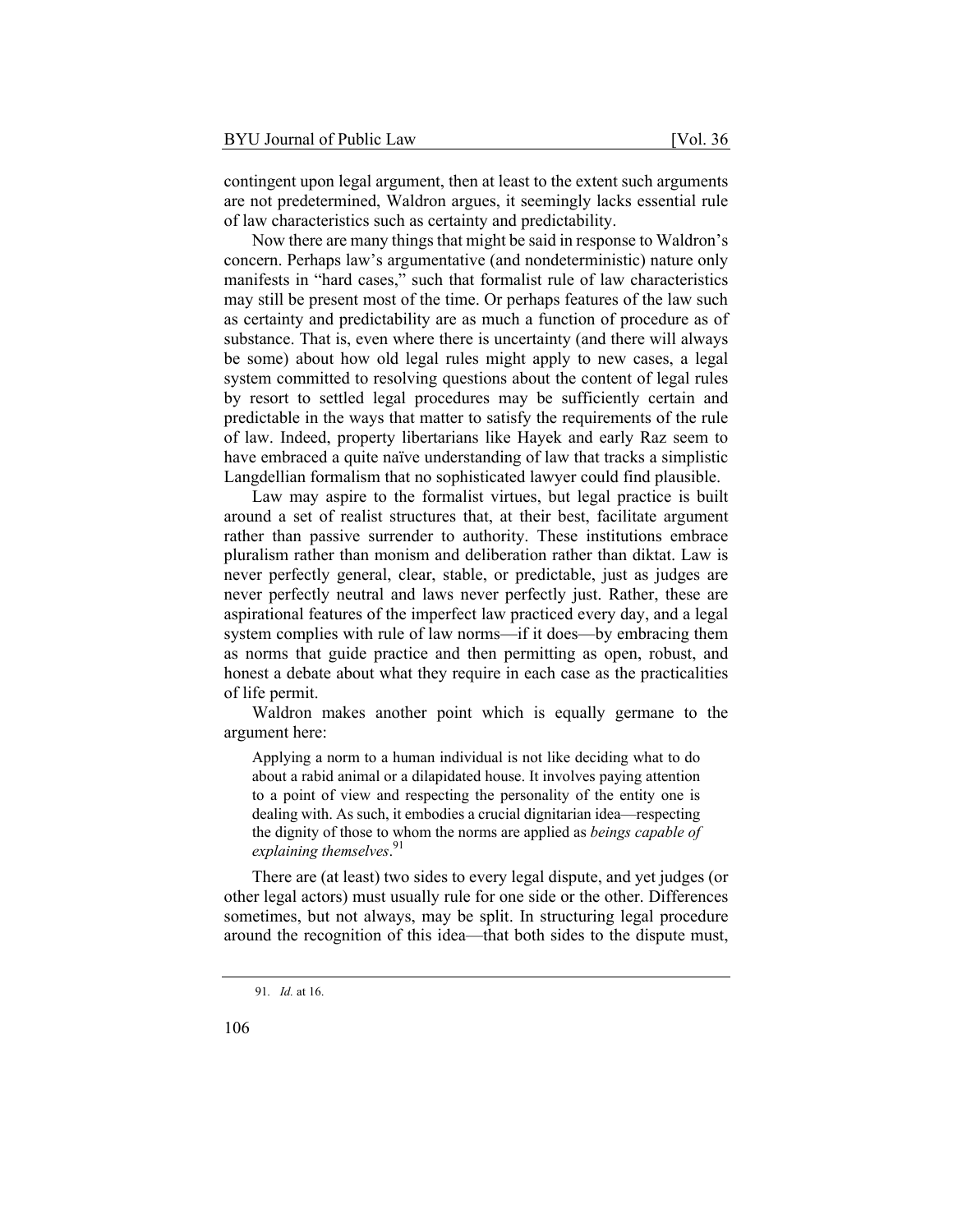simply to reflect the dignity of the individuals involved, be given a fair opportunity to explain themselves, to present facts, and to seek to persuade the court of their viewpoint—legal institutions are structural instantiations of the dialogic conception of law.<sup>92</sup> Appellate processes further underscore both the commitment to this dialogic conception and the recognition that the claims of the losing party in an action deserve equal consideration. The practice of dissent pays homage to the losing party in the debate; it recognizes and validates, where appropriate, contrary but reasonable perspectives, and it embodies the fundamental essence of law as a system of dispute resolution ultimately grounded in consent rather than force.<sup>93</sup>

The essential elements of due process—notice, a neutral decisionmaker, and an opportunity to be heard—are features of law that presuppose the existence of 1) an aggrieved party (for whom notice matters), 2) the possibility that the decisionmaker might be biased, and 3) the promise that the arguments advanced by the parties will not only be heard, but taken into account (for if they weren't, then the opportunity would be hollow). This basic understanding of the requirements of due process necessarily presumes that parties subject to law retain the right to, and are expected to express, their active disagreement with legal authority. The presumption of contestation between parties is inherent in adversarial systems of law, but even legal systems that lean more heavily on civil or inquisitorial traditions recognize basic notions of due process, including the formal neutrality of decisionmakers, the right to defense counsel, and the function of appeal in safeguarding the accuracy of trial court factfinding.<sup>94</sup>

<sup>92.</sup> Jules Lobel suggests that we should conceptualize courts as providing a forum for protest. They are themselves a form of institutionalized dissent. *See* Jules Lobel, *Courts as Forums for Protest*, 52 UCLA L. REV. 477, 479 (2004) ("[C]ourts not only function as adjudicators of private disputes, or institutions that implement social reforms, but as arenas where political and social movements agitate for, and communicate, their legal and political agenda.").

<sup>93.</sup> Dissent, in the form of counter-narrative also functions, as David Luban has observed, as an essential form of political resistance. Citing Benjamin and Cover, he explains that "resistance to superior force lies in recollection and storytelling, the practice of samizdat." DAVID LUBAN, LEGAL MODERNISM 40 (1994) (emphasis omitted).

<sup>94</sup>*. See, e.g.*, Chrisje Brants, *Wrongful Convictions and Inquisitorial Process: The Case of the Netherlands*, 80 U. CIN. L. REV. 1069, 1076 (2012) (describing general features of inquisitorial systems of justice as including the "investigating magistrate's, non-partisan role of representing and guarding all interests involved and in the prosecutor's control over the police," the "role of the defense in pointing to factual and legal deficiencies in the prosecution case and the limited, attendant rights necessary for this," and "the active involvement of the judges in the truth-finding process at trial and their duty to give reasoned decisions, and appeal on the facts—a full retrial before a higher court—as a form of internal judicial control.").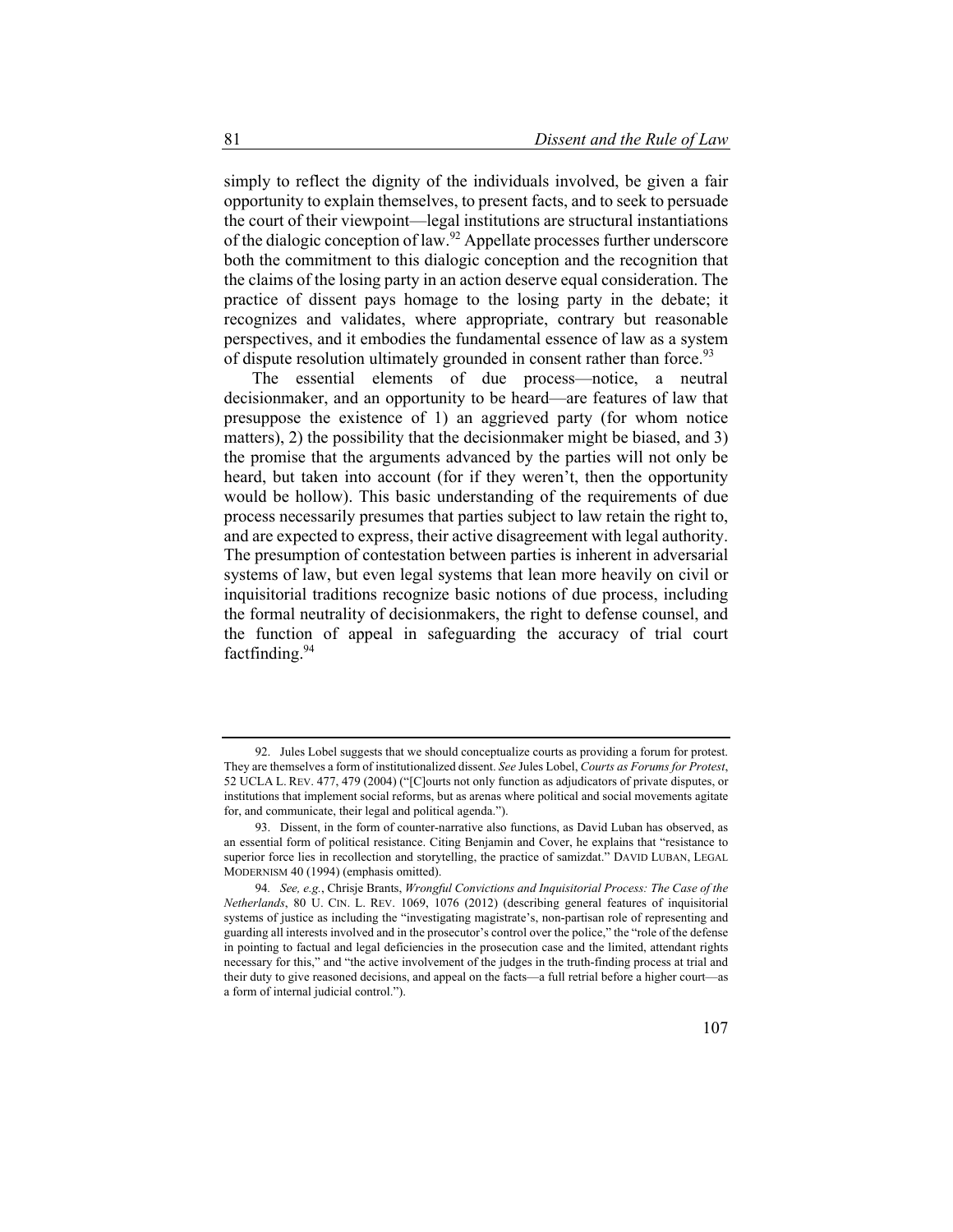#### V. DISSENT AS A POLITICAL REQUIREMENT FOR THE RULE OF LAW

From the above, it is clear that a legal system—at least one recognizable as such today—is predicated on the existence of disagreement about what the law does or should require. It assumes that disagreement about legal norms is both essential to the operation of the system and persistent. Debates do not end simply because some court, somewhere, has ruled. Appeals of lower court rulings may be brought to higher courts, and even the decisions of courts of last resort remain open to reconsideration in the future.<sup>95</sup> Even legal systems with robust conceptions of stare decisis cannot foreclose new and unforeseen circumstances that may require a legal rule to be modified, amended, or trashed.

But if legal systems necessarily imply toleration of legal dissent for such a system to conform to the rule of law, what about political systems? Can a political system that refuses to tolerate political dissent nevertheless maintain a legal system that complies with rule of law norms? What about political systems that, unlike democracies, confine the powers of lawmaking and governance to a narrower group, such as in a constitutional monarchy, a military junta, or a one-party state? If ordinary citizens are excluded from the processes of political decision-making, do formalist rule of law principles nonetheless require toleration of political dissent?

A moment's reflection makes clear that the answer must be that a government that respects the rule of law is a government that tolerates political dissent. This is true for two reasons. First, recall that a basic formalist presupposition of the rule of law is that "the government and its officials and agents are accountable under the law."96 Such a principle was a basic precept for Dicey. $97$  As Waldron explains, "The most important demand of the Rule of Law is that people in positions of authority should exercise their power within a constraining framework of well-established

<sup>95.</sup> Alexander Bickel, for instance, described judicial review as an "endlessly renewed educational conversation" between the Supreme Court and the public. ALEXANDER M. BICKEL, THE MORALITY OF CONSENT 111 (1975).

<sup>96.</sup> Stephen L. Rispoli, *Courting Access to Justice: The Rule of Law, the Rule of the Elite, and Non-Elite Non-Engagement with the Legal System*, 29 S. CAL. REV. L. & SOC. JUST. 333, 345 (2020).

<sup>97</sup>*. See* A.V. DICEY, INTRODUCTION TO THE STUDY OF THE LAW OF THE CONSTITUTION 114 (LibertyClassics 1982) (1915), https://oll-resources.s3.us-east-

<sup>2.</sup>amazonaws.com/oll3/store/titles/1714/0125\_Bk.pdf ("We mean in the second place, when we speak of the 'rule of law' as a characteristic of our country, not only that with us no man is above the law, but (what is a different thing) that here every man, whatever be his rank or condition, is subject to the ordinary law of the realm and amenable to the jurisdiction of the ordinary tribunals." (footnote omitted)).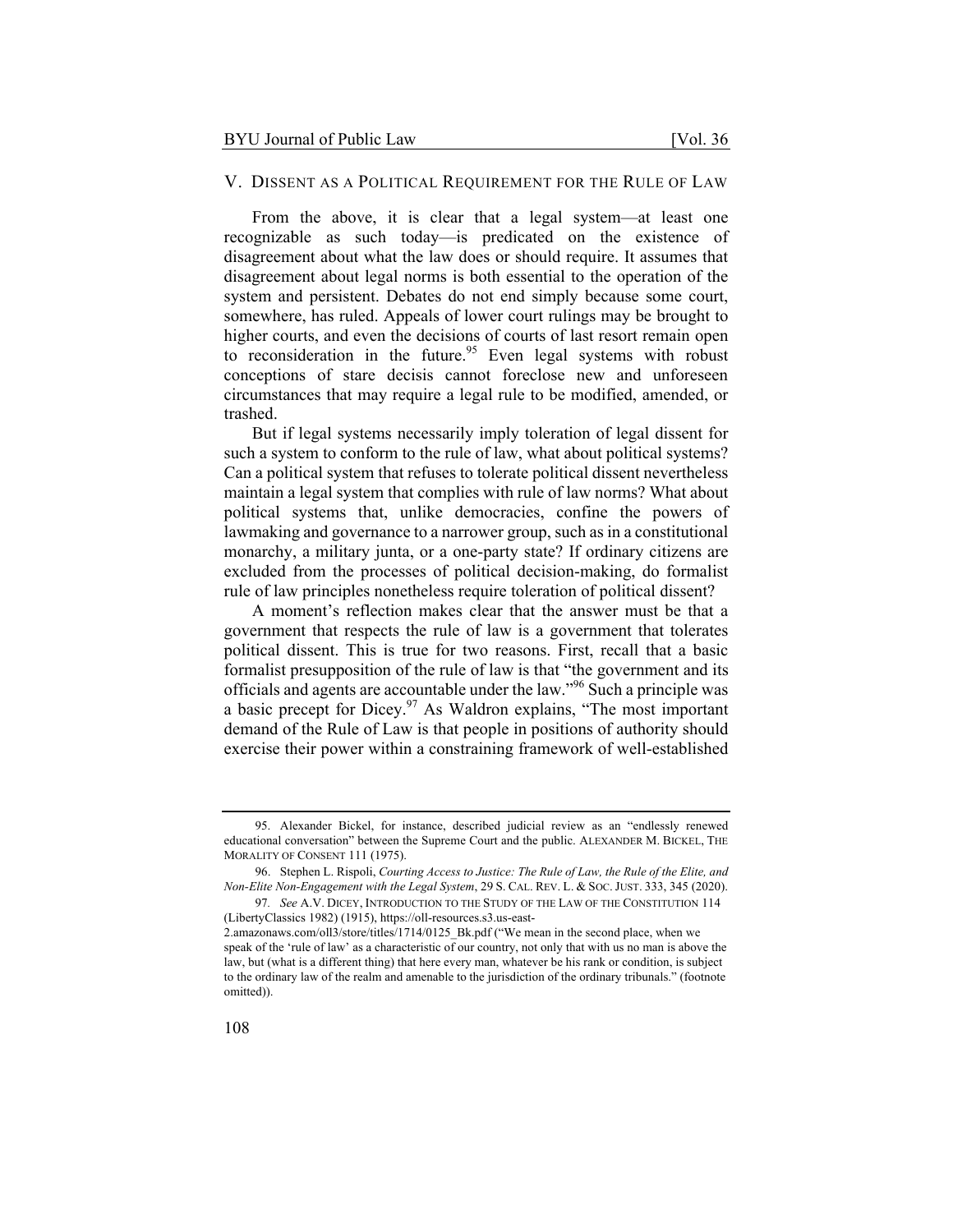public norms rather than in an arbitrary, ad hoc, or purely discretionary manner on the basis of their own preferences or ideology."<sup>98</sup>

Second, a foundational principle of the rule of law is that it guarantees to each person subject to the law's processes the minimization of arbitrary decision-making by government officials. Protections against arbitrary decision are reflected in the formalist embrace of the principles of generality, clarity, and publicity. As Dicey explained, the primary mechanism to realize such protections is through open and ready access to independent, neutral adjudicators. In England, this access was secured through the system of common law courts and the right to access them through procedural mechanisms such as the writ of habeas corpus.<sup>99</sup>

More broadly, these principles require citizen access to courts or other neutral decisionmakers and the accompanying ability to raise any and all relevant arguments regarding the propriety and legitimacy of the exercise of legal authority in matters that concern the citizen.<sup>100</sup> The state, in turn, must necessarily permit such issues to be raised by those subject to coercive legal power without fear that doing so will trigger legal or extralegal sanctions. The legal process itself must necessarily permit the full expression of views, including dissenting views, to ensure the absence of bias by the legal process itself.

In turn, only through the practice and toleration of dissent can a government show that it operates by reason and not by force or will, whoever the lawmakers might be. After all, the power to legislate implies the power to enforce, which in turns triggers—and in a rule of law system, must trigger—the working of the state's legal machinery. All of the formal requirements demanded by the rule of law, including norms of generality, non-arbitrariness, etc., then come into play and, as discussed above, can only be guaranteed given adherence to legal procedures that permit challenge based on alleged defects with respect to such rule of law parameters. Indeed, these formal attributes of law cannot be separated from challenges to other formal attributes of the law—including whether the laws themselves complied with the authoritative forms necessary to signify them as authoritative rules.<sup>101</sup> To use the language of H.L.A. Hart,

<sup>98.</sup> Jeremy Waldron, *The Rule of Law*, STAN. ENCYC. PHIL., (Summer 2020), https://plato.stanford.edu/entries/rule-of-law/.

<sup>99.</sup> DICEY, *supra* note 95, at 128–42.

<sup>100</sup>*. See* Rispoli, *supra* note 94, at 350. ("Thus, the consensus in the United States and abroad appears to be that the traditional notion of access to justice requires access to the courts (or other governmental systems) for peaceful conflict resolution of civil disputes with substantively and procedurally fair adjudication.").

<sup>101</sup>*. See, e.g.*, ARISTOTLE, THE POLITICS OF ARISTOTLE 145–46; 1287 a § 3 (Sir Ernest Barker ed., Oxford Univ. Press 1946) ("[F]or the arrangement (which regulates rotation of office) *is* law.").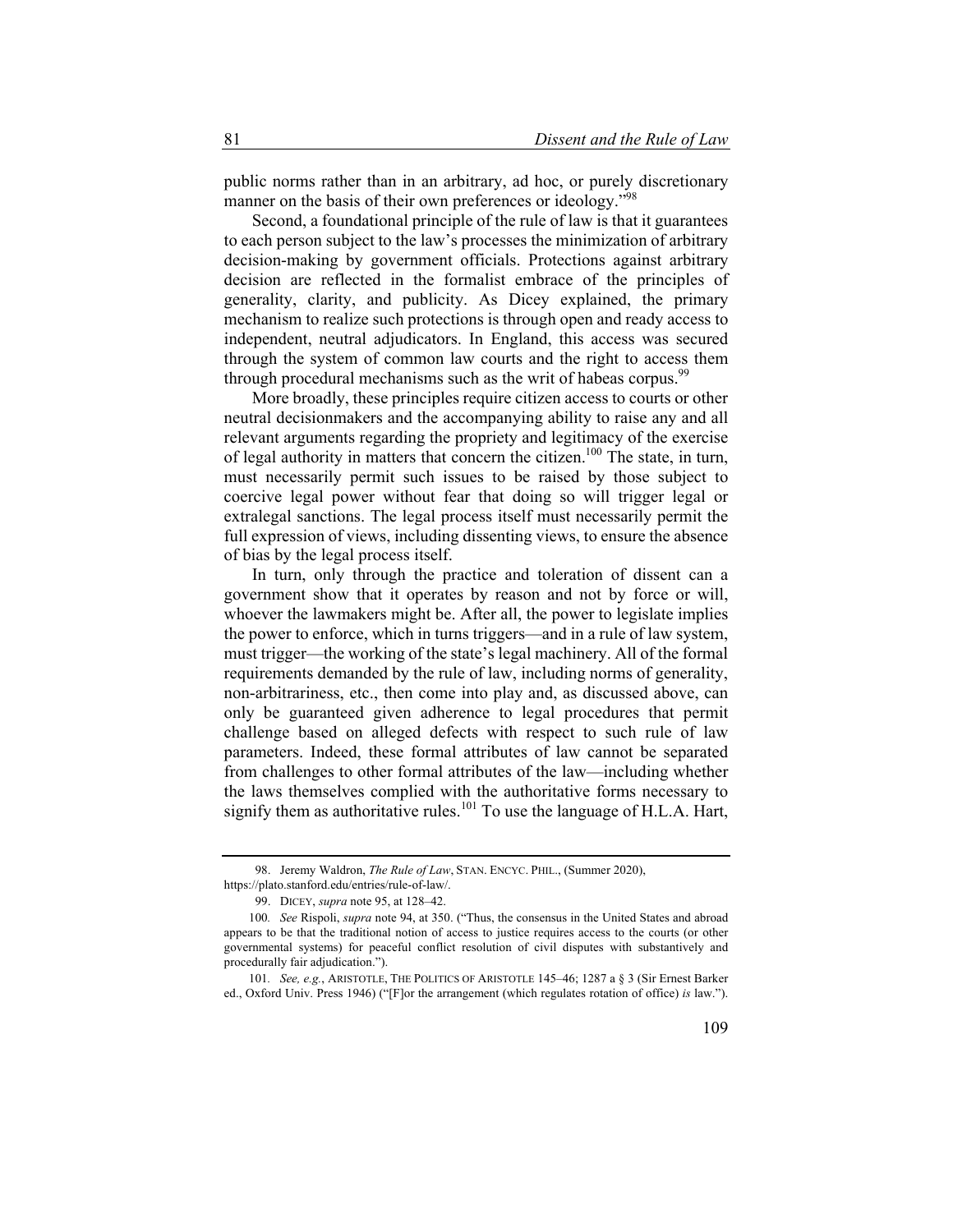a law is not authoritative unless it complies with the governing rule of recognition.102 Ultimately, it is plain that the scope of debate demanded by the rule of law must necessarily include the legitimacy of the laws enacted by the state and, thus by implication, the legitimacy of the rulers who enacted and enforced them.

Moreover, the procedural minima required by legal due process—the duty to provide notice, the opportunity to be heard, the opportunity to present evidence, and the opportunity to receive a fair hearing by a neutral and unbiased decisionmaker—necessarily establish certain baseline features of government. Most importantly, they imply that power cannot be so concentrated in government that the chance at a fair hearing in cases involving the exercise of government power is extinguished. Law requires an independent judiciary precisely because any other arrangement precludes judges from performing their most basic obligations in the most critical cases.

So even the most formalistic conception of what the rule of law entails necessarily implies a legal system that permits challenges to the legitimacy of the laws and the legitimacy of the lawmakers too. It implies a judiciary that is sufficiently independent that it can adjudicate such claims in an unbiased and neutral way. It implies that prosecutors will decide who to charge and who to punish without consideration of improper, non-legal criteria. And it implies that litigants will be free to raise these challenges without fear that they will be subject to reprisal for exercising their right to bring such challenges against the state. A full conception of legality, practiced with integrity within a polity, inevitably raises issues that go to the heart of political legitimacy, which is why regimes attempting to pursue the so-called "Rule of Law Model Without Democracy," such as Taiwan and South Korea once did, and China still does, inevitably fail to safeguard rule of law principles. Such regimes rightly fear that a full embrace of rule of law principles will constitute a potential "Trojan horse" that threatens the underpinnings of the regime's political legitimacy itself. $103$ 

The right to voice disagreement with the substance and procedure is obviously an essential feature of public deliberation, which as discussed above is inherent in the concept of the rule of law. Acts of civil

Aristotle here is pointing out that the procedures which structure government decision-making, and government itself, is law's essence.

<sup>102.</sup> H.L.A. HART, THE CONCEPT OF LAW 265–67 (2012).

<sup>103.</sup> Weitseng Chen, *Twins of Opposites: Why China Will Not Follow Taiwan's Model of Rule of Law Transition Toward Democracy*, 66 AM. J. COMP. L. 481, 487 (2018) ("[L]egal reforms nonetheless spill over into the political arena to a point where the party-states have to carefully manage and contain them, or Trojan horse effects will bring about the end of the authoritarian regime.").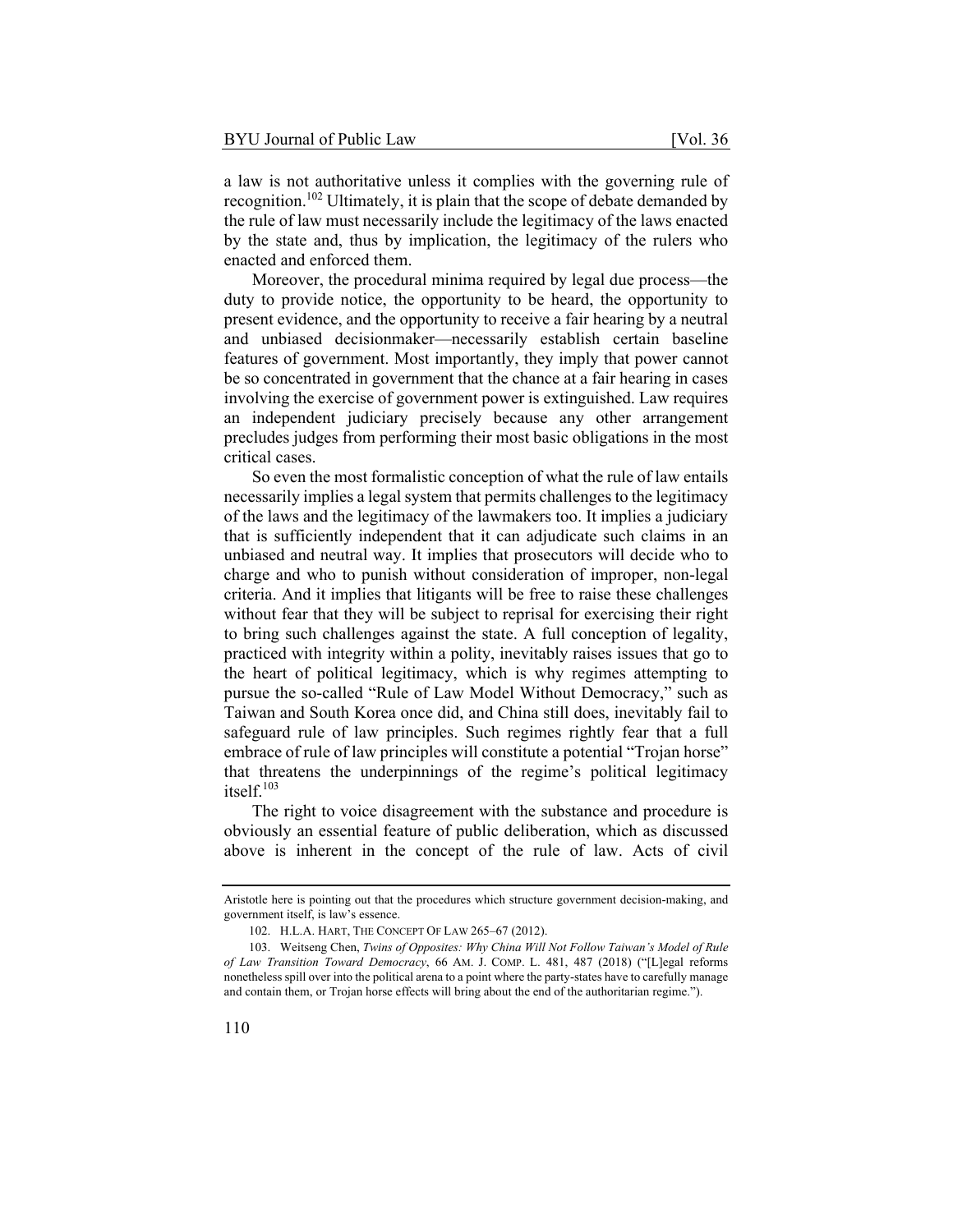disobedience, performed by dissenting citizens, likewise fall well within the scope of public deliberation. Where such acts are not accompanied by violence, they represent not a threat to the rule of law but an affirmation of it. As Martin Luther King, Jr. so eloquently argued in his "Letter from Birmingham City Jail," an individual who refuses to obey an unjust law as a form of protest and "willingly accepts the penalty by staying in jail to arouse the conscience of the community" is "in reality expressing the very highest respect for law."<sup>104</sup> In return, governments aiming to conform their practices to rule of law principles are obliged to treat such protesters with dignity and respect.

We can thus see how, beginning with a few formal bedrock principles—which are essential to the normal operation of any legal system that purports to respect the rule of law—we are inevitably propelled toward a far more substantivist account of the rule of law. It almost goes without saying that legal institutions cannot operate properly under conditions in which citizens raising legal challenges to government action, or legal actors themselves, might be imprisoned, tortured, or killed for so doing. Respect for basic human rights is thus a fundamental prerequisite of any regime that hopes to claim the mantle of the rule of law.

How much further does this logic go? Does the rule of law necessarily imply democratic governance? Respect for private property? Guarantees against racial, ethnic, religious, or gender-based discrimination? The provision of basic social services such as food, shelter, education, employment, health care, and other essential features of an adequate social safety net to all citizens? The answers to these questions are far from clear, and the arguments for including one or more of such rights in any list of essential characteristics of a government operating pursuant to the rule of law is strong. One thing we can say, however, is that it is certainly not obvious that any of the above can be perfunctorily dismissed. Each such claim, and more besides, may well be predicated upon, and defended as implicit in, the rule of law construct. After all, is it really possible for all citizens to get the benefit of a neutral decision-maker in a state that tolerates discrimination against one of the parties to a dispute? Can it safely be assumed that the laws themselves are "general," "clear," and non-arbitrary when they apply differently against different social groups or classes? I believe the answers to such questions are fairly clear, but the reader can reach their own conclusions.

<sup>104</sup>*. See* Stephen L. Carter, *The Dissent of the Govern*ors, 63 TUL. L. REV. 1325, 1338 (1988– 89) (quoting Martin Luther King, Jr., *Letter from Birmingham City Jail*, *in* A TESTAMENT OF HOPE: THE ESSENTIAL WRITINGS OF MARTIN LUTHER KING, JR. 289, 294 (J. Washington ed., 1986)).